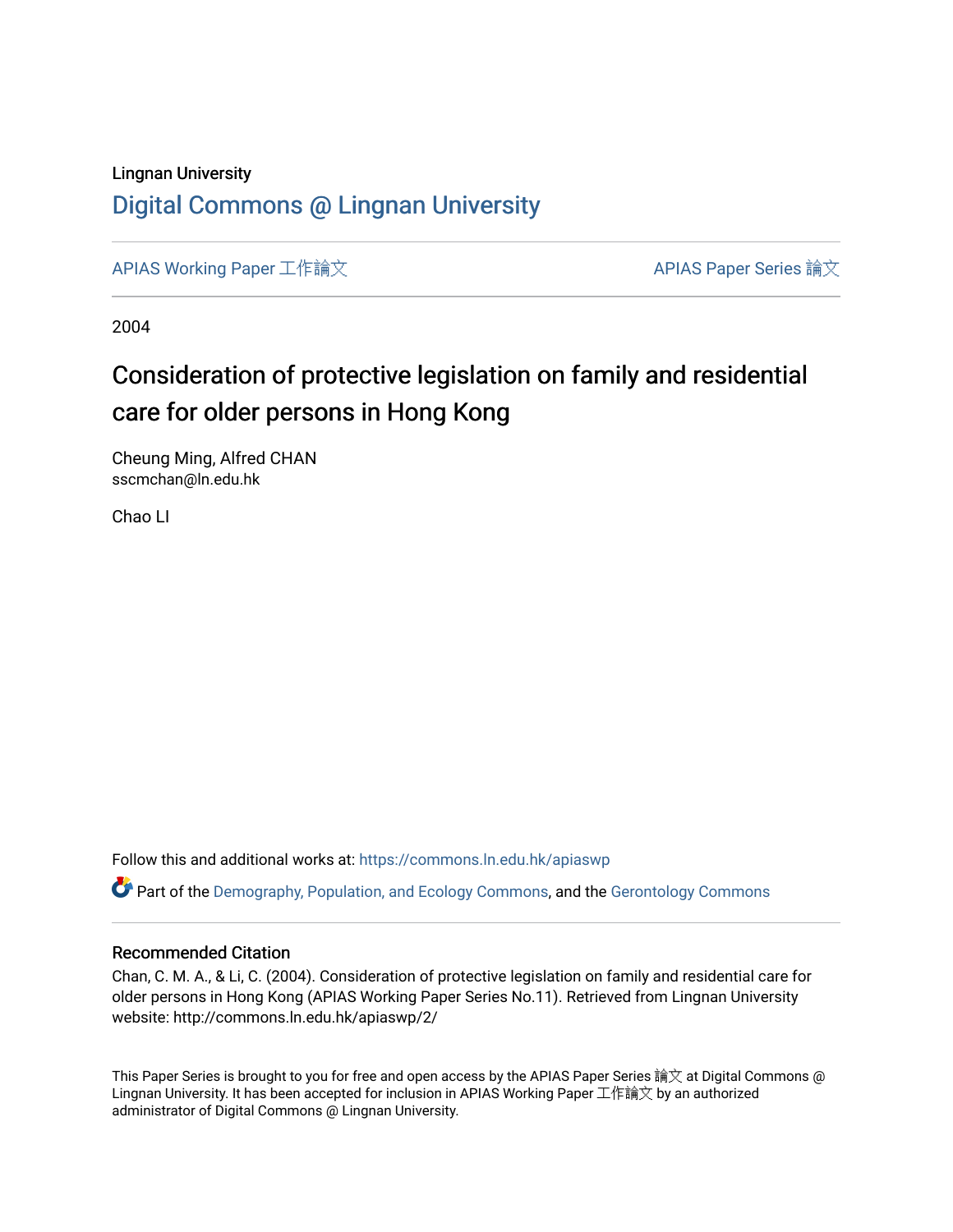### **WORKING PAPER SERIES No. 11 (July 04)**

### **Consideration of Protective Legislation on Family and Residential Care for Older Persons in Hong Kong**

by

**Alfred C.M. CHAN** 

**LI Chao**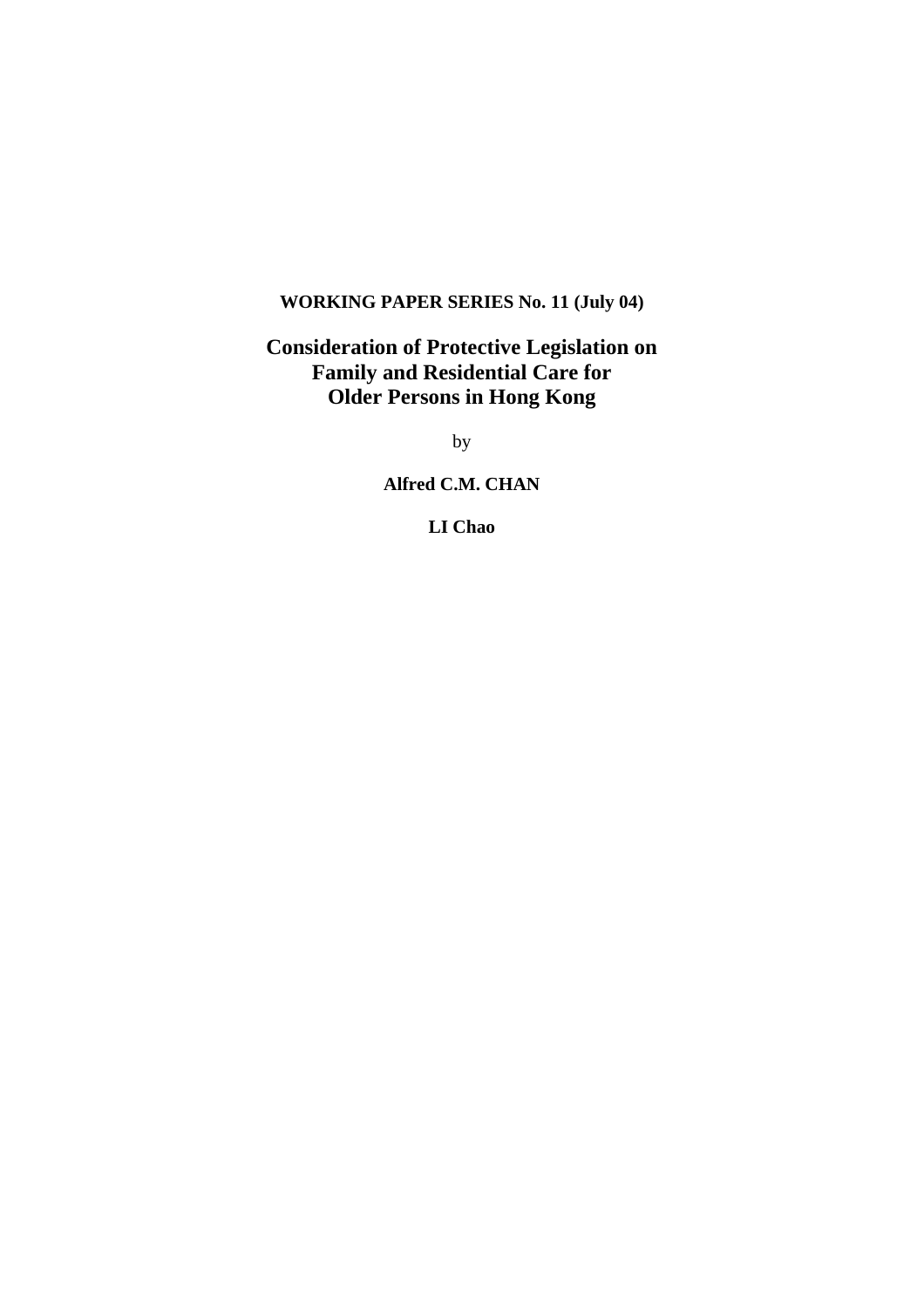## **Consideration of Protective Legislation on Family and Residential Care for Older Persons in Hong Kong**

# **Contents Page**  Summary...............................................................................................1 1. Background...................................................................................2 2. Elder Mistreatment .......................................................................4 2.1 The definition of "elder mistreatment".............................4 2.2 The general characteristics of elder mistreatment ............6 2.3 Special psychological contradiction between the abuser and older person in Hong Kong........................................8

| 5. What Should Legislation Do in Hong Kong: Referencing to |  |
|------------------------------------------------------------|--|
|                                                            |  |
|                                                            |  |
|                                                            |  |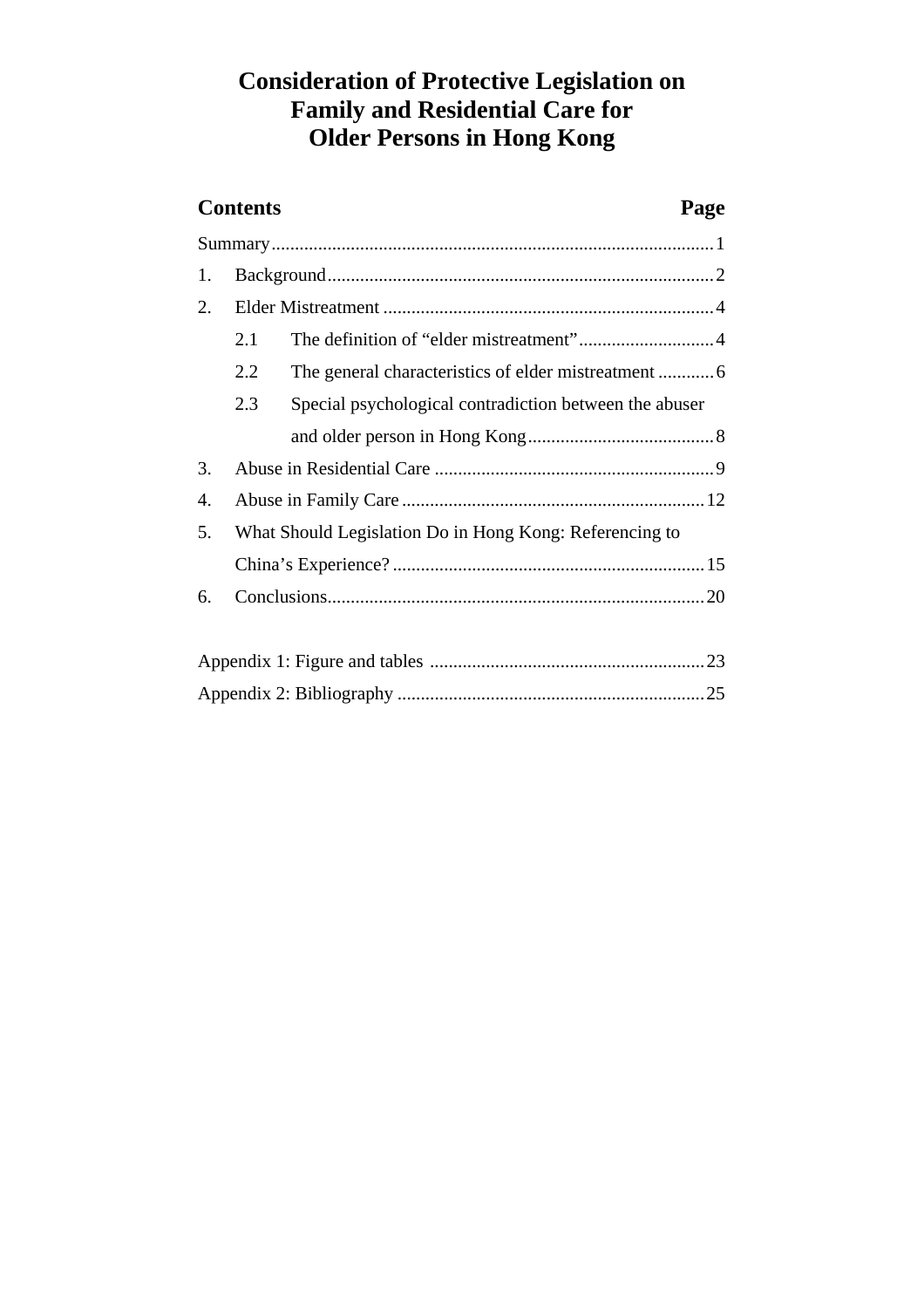#### **Summary**

Older persons, like all members of any society, have the right to be free from mistreatment at family care and residential care. Furthermore, older persons are the special collectiveness, different from children or other adults, so elder abuse or neglect is a more complicated issue. Protective legislation aiming at protecting older persons from possible mistreatment as one of the various intervention approaches is essential. By analyzing the pros and cons in applying the legislation on institutional care (i.e. family and residential places) in Hong Kong, for three case examples, plus referencing to China's experience, the goals and contents of the legal response to elder mistreatment are deduced. Legislative council should enact the comprehensive elder protective legislation not only addressing elder mistreatment but also protecting other older person's rights, and build the fully-functioning protective services program.

#### **Keywords**

1

Protective Legislation - Family Care - Residential Care - Older Persons - Hong Kong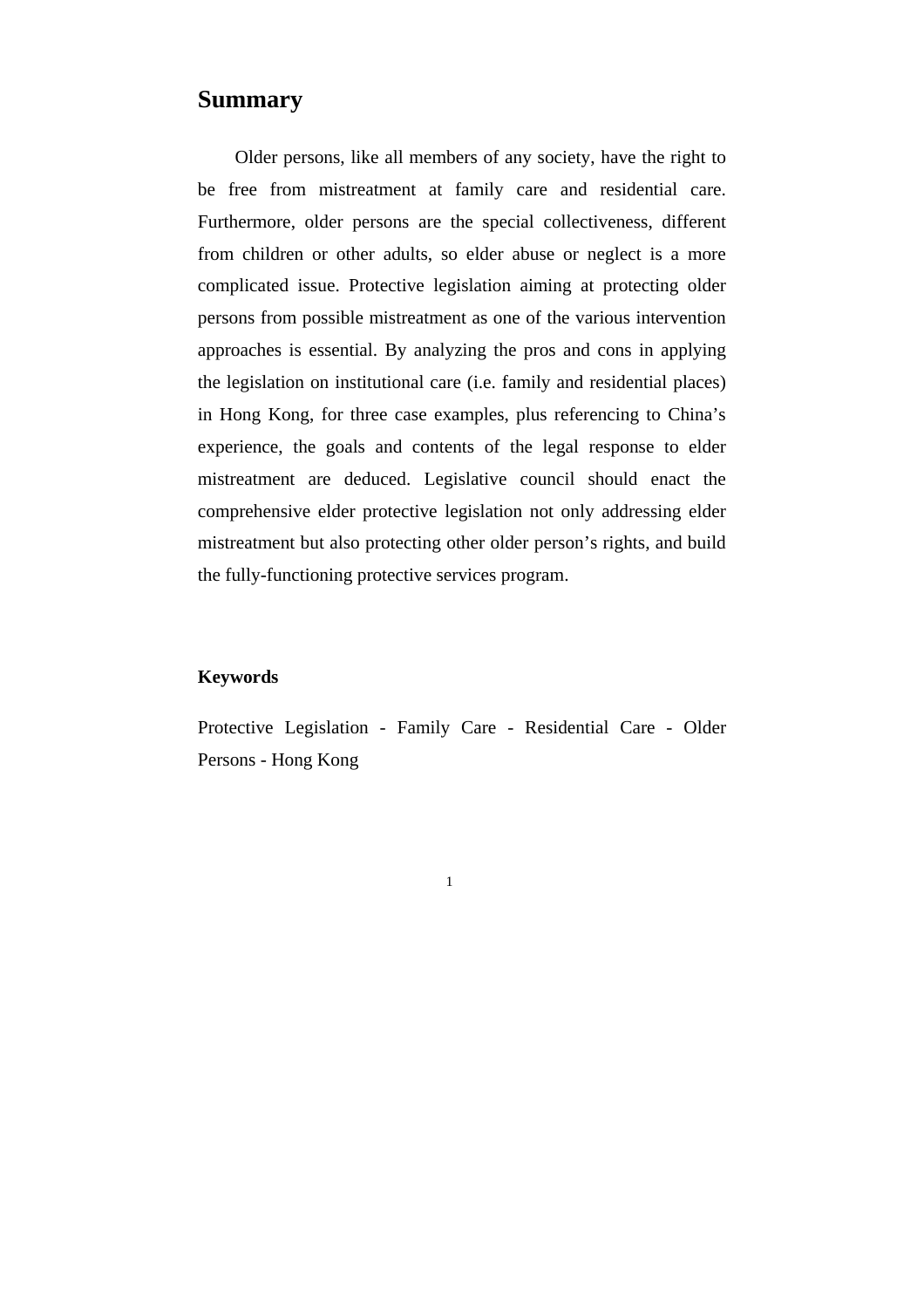### **1. Background**

Like many other countries and regions in the world, Hong Kong is facing an ageing population. The result of the 2001 Census confirmed that the population had grown older during the last ten years. A projection on the population of older persons made by Census and Statistics Department revealed that by the year 2031, elders aged 65 or above will account for 24.3 percent of the whole population (Figure 1).

To meet the rising challenges of an ageing population in 1997, the Chief Executive, the Head of the Hong Kong Special Administrative Region, designated "Care for Elders" as one of his strategic policy objectives, with the aim of improving the quality of life of our elders and providing them with a sense of security, a sense of belonging, and a feeling of health and worthiness.

However, underneath all these policy initiatives, there is a concern on how the present older persons are cared for in Hong Kong. Some of older persons are frail, disabled and vulnerable to mistreatment. The problem of elder mistreatment is gaining an international profile, which has many similar characteristics, irrespective of race, ethnic, or socioeconomic background (Steuer & Austin 1980). But the predominant Chinese population, such as Hong Kong, has more different complicated reactions to elder abuse.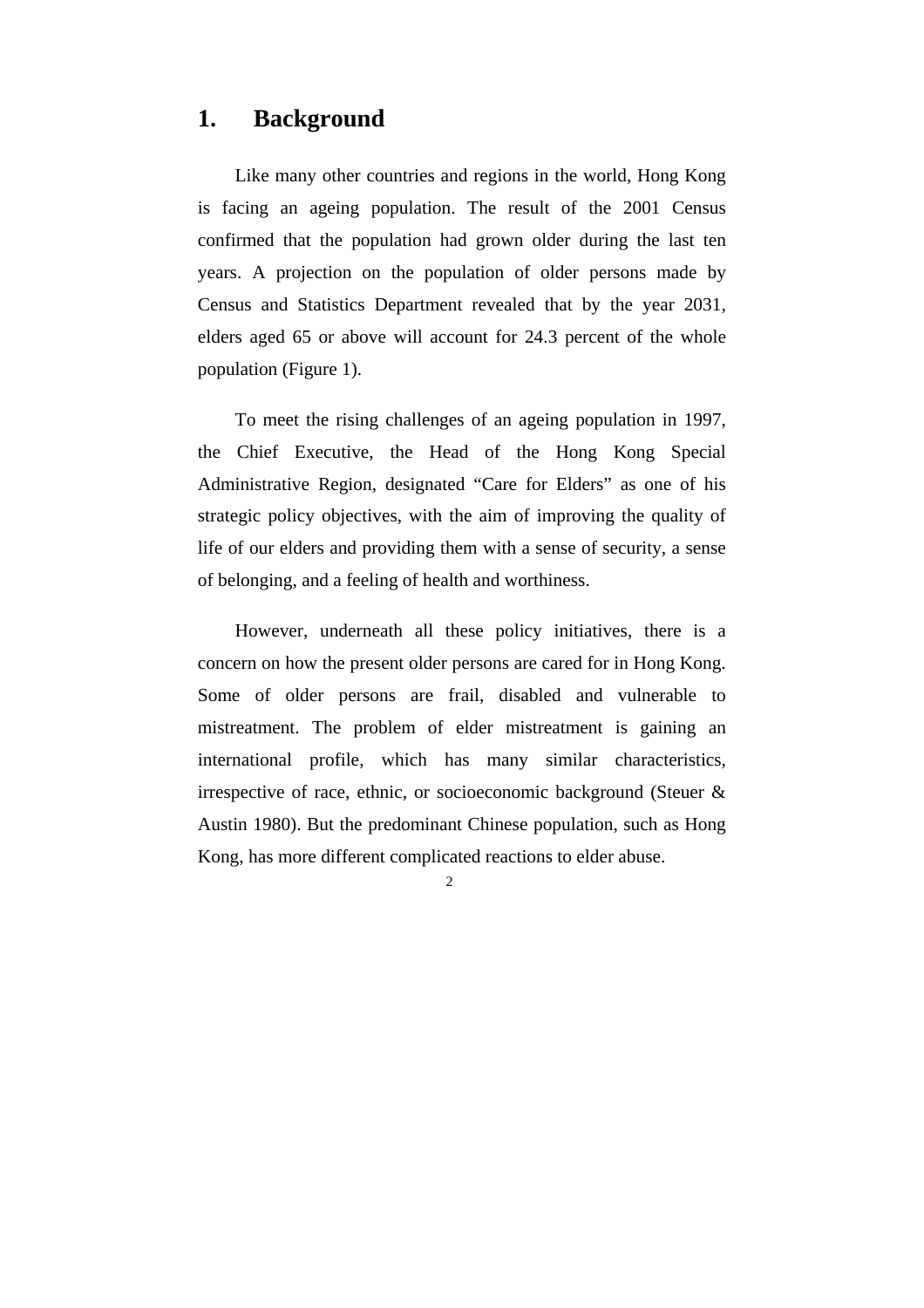Countries have taken many steps to combat the problems; typically, intervention protocols include a variety of approaches, such as legal, therapeutic, educational, and advocacy complements (Reis & Nahmiash 1995; Wolfe 2003). As for legal intervention, different practices exist, for example, special legislation, just as the USA; and no single legislation but through existing remedies from statute and common law, representative of the United Kingdom. Furthermore, in Chinese communities, for example, China, Singapore and Taiwan have enacted legislation related to elder care. But in Hong Kong, only mentally incapacitated older persons can be protected by the Mental Health Ordinance if they are abused, such as applying for guardianship (Guardianship Board 2001). Other older persons with mental capacity suffering abuse have currently no single piece of applicable protective legislation.

The special situation gives rise to a number of key questions in this paper:

- 1. Should Hong Kong enact single law to protect elder care? If so, what should be considered particularly in the process of legislation?
- 2. What are the effects of protective legislation on family and residential care for older persons in Hong Kong?
- 3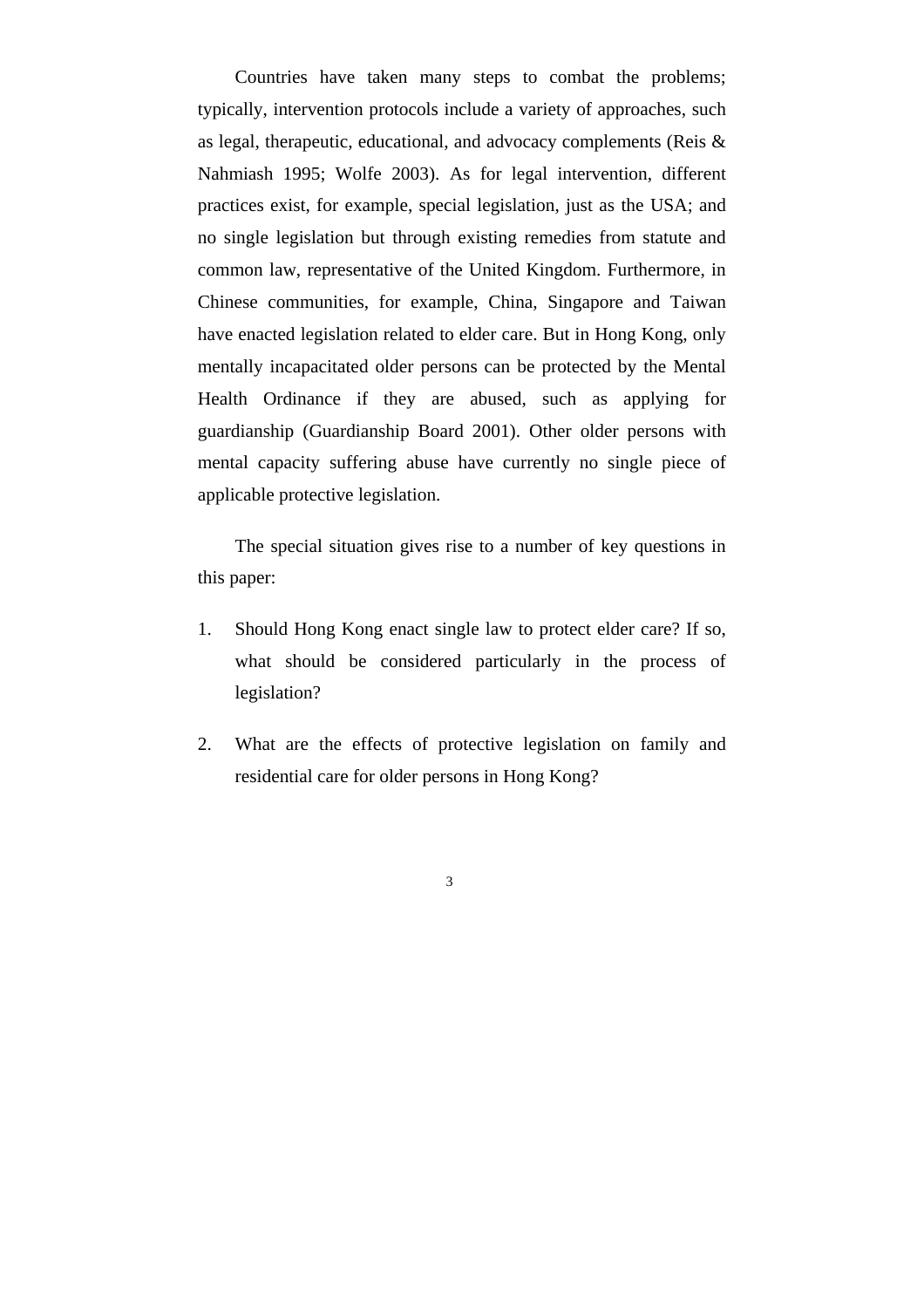3. Is there the most desirable method to protect older persons? If so, what is it?

The paper reviews the impact of legislation on elder mistreatment in caring and considers if a protective legislation is essential, and then tries to find a better way to protect older persons in caring.

### **2. Elder Mistreatment**

4

#### **2.1 The definition of "elder mistreatment"**

"Elder abuse" as a term appears to have developed from the work of Baker (1975), following which it has steadily gained a presence in the field of health and social welfare as well as academic social gerontology (Hugman 2000).

Elder abuse is not easily identified, in part of misconceptions about just what constitutes mistreatment (Strauss & Lederman 1996). However, the American Medical Association defines elder mistreatment to include (American Medical Association 1992):

- 1. Physical abuse. This includes acts of violence that may result in pain, injury, impairment or disease.
- 2. Physical neglect. This is characterized by a caretaker's failure to provide goods or services necessary for optimal functioning or to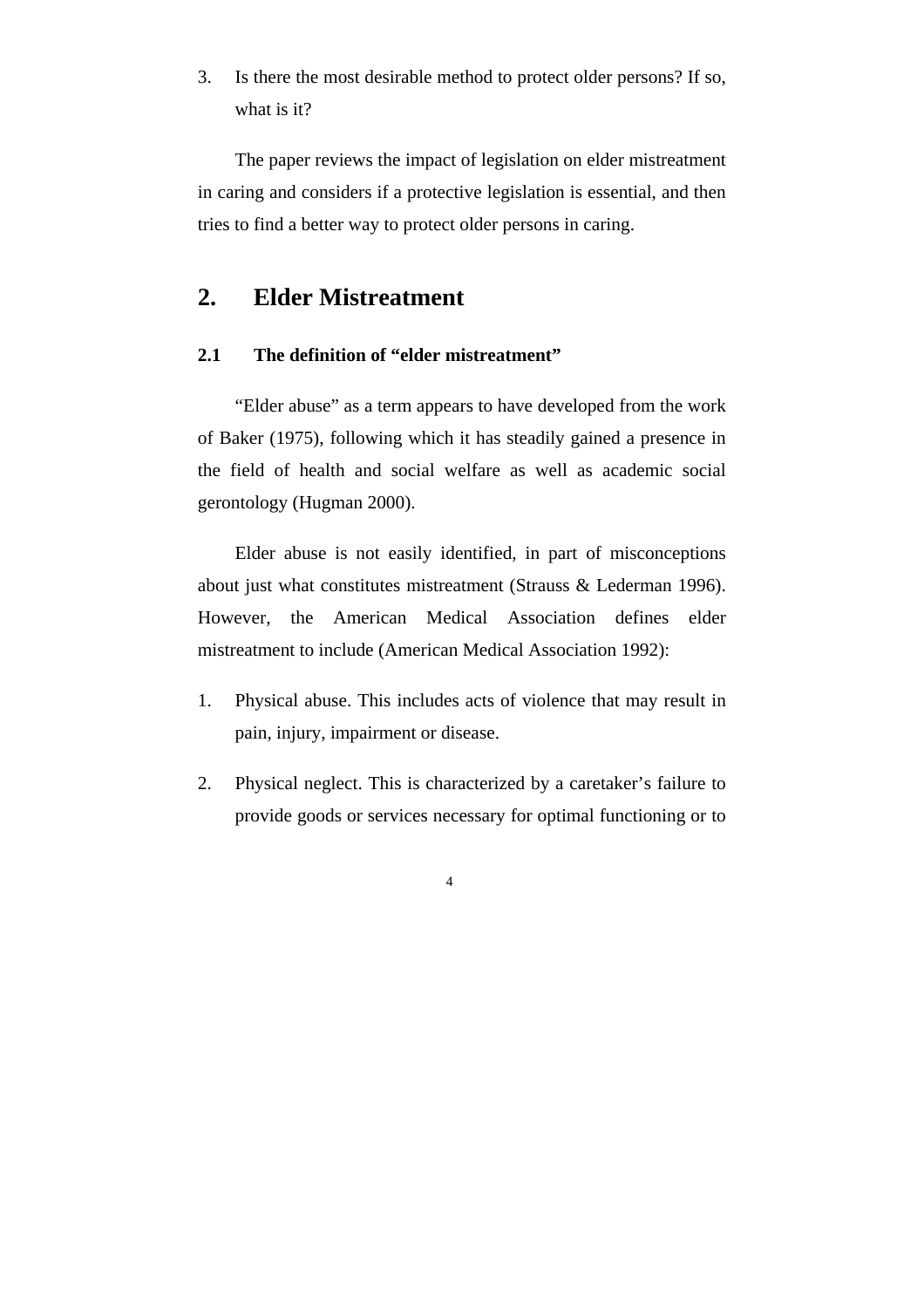avoid harm. This may include not providing eyeglasses or hearing aids.

- 3. Psychological abuse. Psychological abuse involves conduct that causes mental anguish. This includes verbal berating, harassment, or intimidation, threats of punishment or deprivation, treating the older person like an infant, or isolating the older person from family, friends, or activities.
- 4. Psychological neglect. Psychological neglect is the failure to provide a dependent elderly person with social stimulation.
- 5. Financial or material abuse. This is the misuse of a person's assets or income for the personal gain of another, i.e. the caretaker. This includes stealing money or possessions, either directly or by forcing the older person to sign contracts or assign power of attorney or change a will.
- 6. Financial or material neglect. This is failure to use available resources needed to sustain or restore the health and well-being of the older person.
- 7. Violation of personal rights. This occurs when caretakers and providers ignore the older person's capacity and desire to make decisions about his or her life, and to otherwise assert autonomy as a human being. This includes denying privacy, denying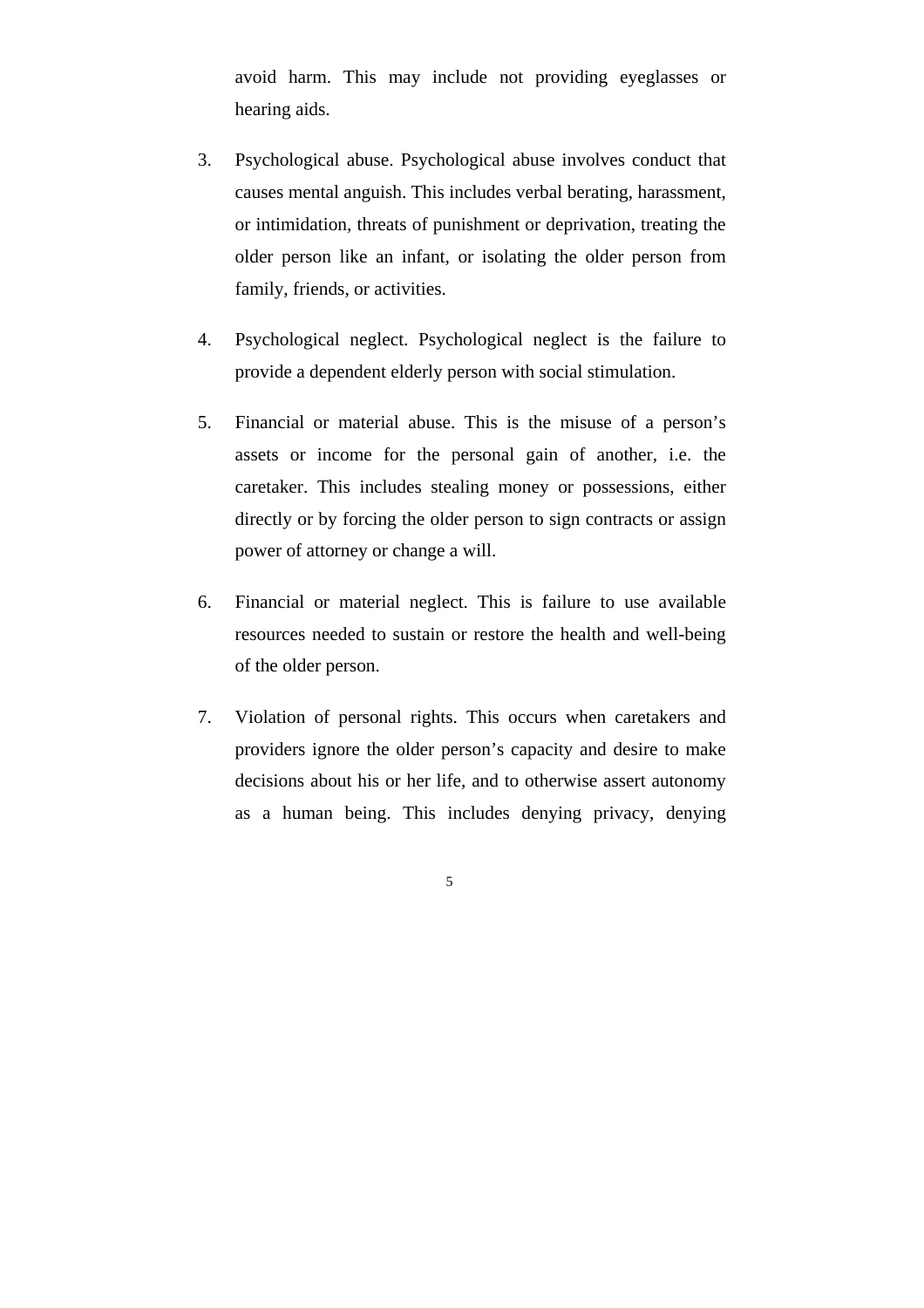participation in health care and other personal decisions, and forcible eviction and/ or placement in a nursing home.

In this paper, reference to the above basic principles, "elder mistreatment" in family and institutional care is defined to refer to actions committed or omitted by a person in a relationship of trust, which result in an injury or harm to older persons, whether physical, psychological, sexual, financial, or neglect. This definition obviously excludes self-neglect and victimization of older persons by strangers.

However, in real life abuse does not break down onto neat categories. The types of abuse combine and overlap (Hurme 2002). Older person simultaneously suffers from the multi-faceted abuse including, but not limited to, psychological abuse, neglect, physical abuse, etc. This enlarges the degree of difficulty related to theoretical and practical work.

#### **2.2 The general characteristics of elder mistreatment**

The number of elder abuse incidents is increasing in the world. According to a WHO survey (2002) results, 5 percent of older persons aged sixty or above all over the world are violently abused at home and elder abuse in some institutional settings often occurs while few people know it.

Elder abuse is often underreported. According to Informal Essay of Director of Social Welfare Department (2002), 110 incidents of

 $\overline{6}$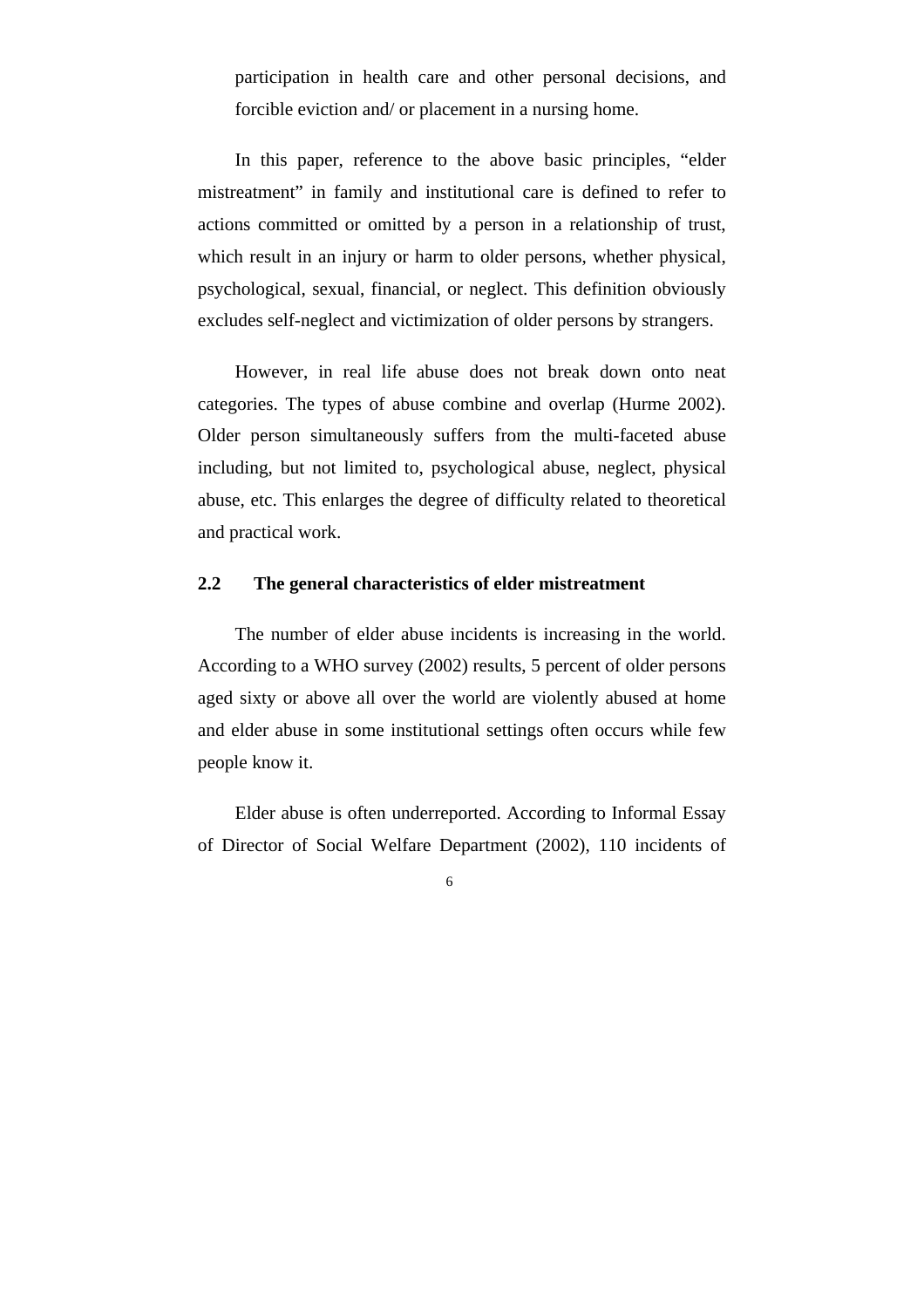abuse that were suspected had been processed in 18 months after launching of the first Elder Abuse Project and 50 percent of abusers were their children. In addition, another 80 older persons suspected abuse were refused to accept services, which indicated that there were difficulties in dealing with elder abuse. What is seen is only the tip of the iceberg.

In fact, elder mistreatment is more often a family problem. More than 80 percent of abusers were family members (Guardianship Board 2001). According to the older persons' investigation by Chinese University of Hong Kong in the past two years, while interviewing more than three hundred older persons aged between sixty and ninetytwo, 20.1 percent of them was abused in 2002. Of these cases, more than 20 percent were of psychological abuse, for example verbal berating, harassment, or intimidation, 4 percent physical negligence and 2 percent physical abuse. Most of abusers are their children, accounted for 75 percent and among of them living together with older persons are pervasive, and then the spouse and grandchildren (Xinbao 2003).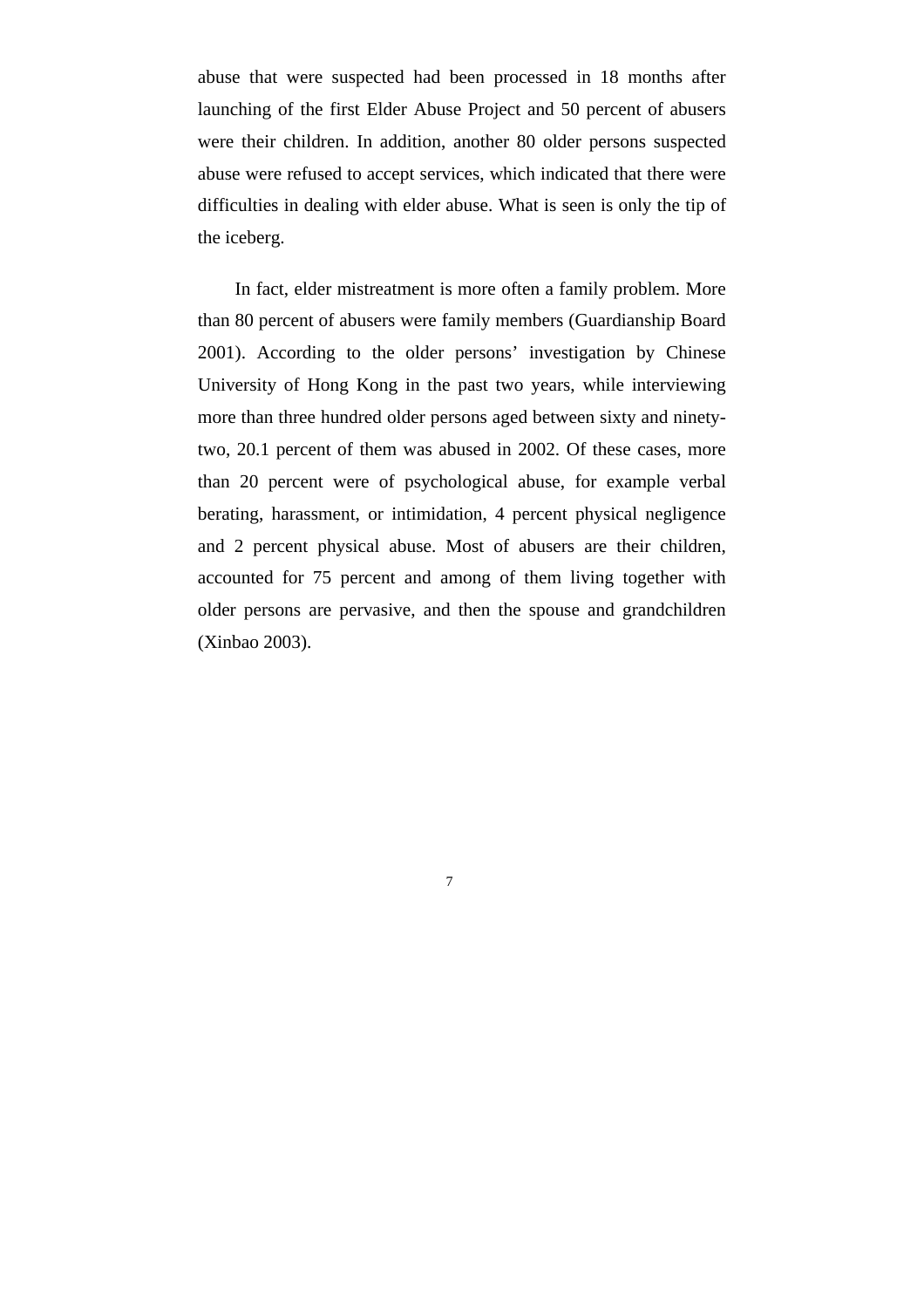### **2.3 Special psychological contradiction between the abuser and older person in Hong Kong**

In Hong Kong, older persons may prefer to get support from the informal support network rather than formal support.  $\frac{1}{1}$  Living arrangements can be a significant indicator of levels of direct family support in Hong Kong. Census data indicate that, in 2001, the composition of the household with older persons aged 60 and above in Hong Kong was 78.5% with spouse and/or children, 11.4% living alone and 10.0% with other persons (Table 1). As a society made up predominantly of the Chinese race, it is only natural for traditional culture to exert an influence on how older persons respond to be abused in Hong Kong. The victim is often ashamed to admit victimization by family members, a feeling which is further complicated by guilt as a parent. According to Questionnaire Investigation by Society for Community Organization in Hong Kong, older persons who absolutely agreed that family internal affairs not to be known by strangers were accounted for 51.9 percent, the total number of agreement was 68.6 percent (Table 2). The poverty status of older persons causes them to depend on the family members. The poverty rate of Hong Kong people is 18.5 percent, but older persons were accounted for 26.9 percent, which was highest of all persons

8

 $<sup>1</sup>$  Social support can be broadly divided into formal support and informal support. In</sup> this paper, formal support is provided by government and non-government organizations (NGOs), and informal support will be classified into four sources, that is, spouse, adult children, relatives, friends and neighbors or community.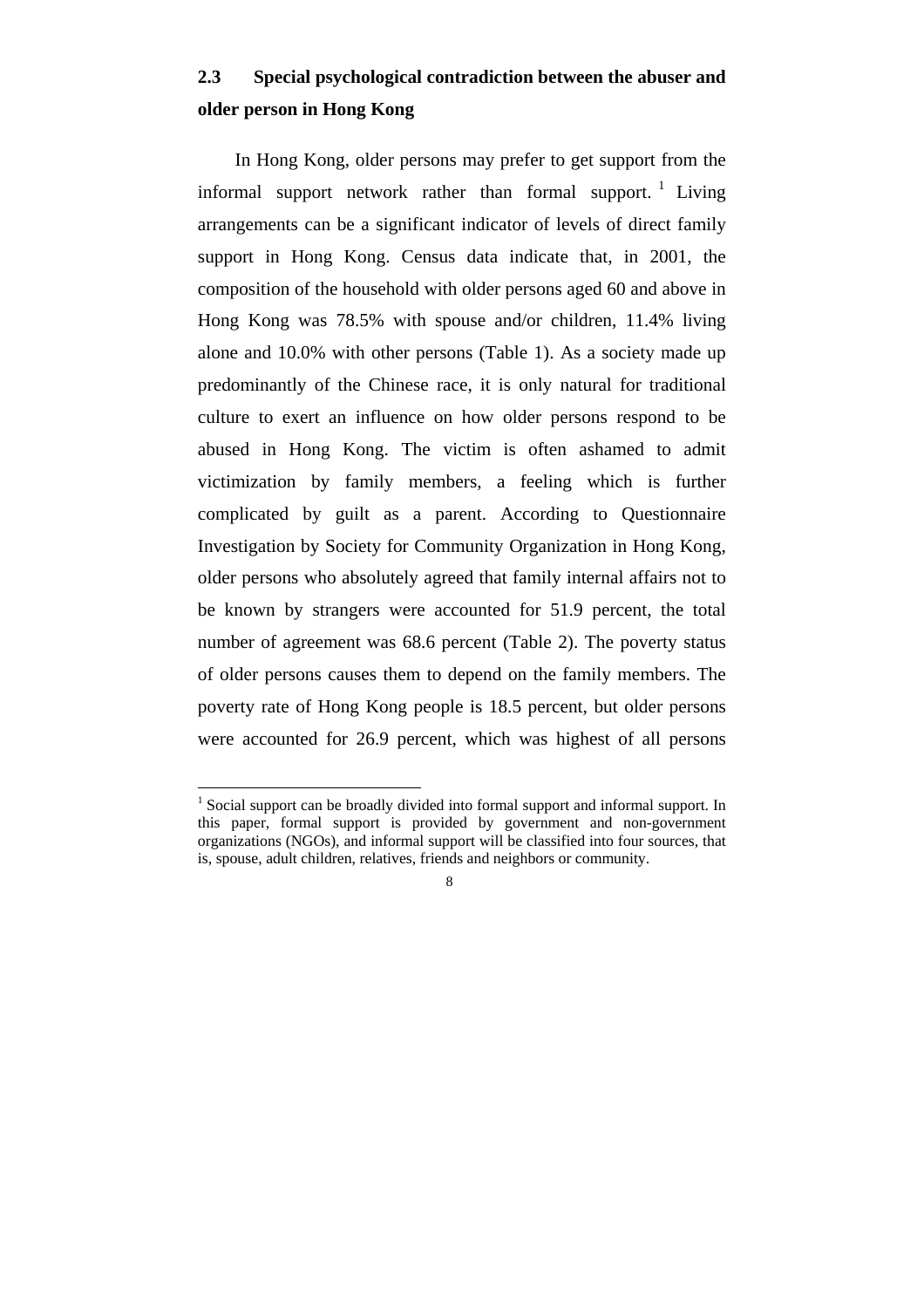(S.O.C.O. 2001). Add to that apprehension about unknown alternatives, such as removal to an institutional setting. To the victimized elderly person, the devil you know is often preferable to the devil you don't know (Strauss and Lederman 1996).

Moreover, some older persons are in poor health, according to one investigation in Hong Kong in 2000, older persons aged 60 and above suffer from chronic illness are occupied by 71.8 percent (Table 3). They need being cared but do not know how to protect themselves, for fears of being left without proper care. At the same time, long-term care aggravates the stress and burden of carers, which in turn intensifies the psychological confliction between carer and older person. The same as the residential setting, the older person is reluctant to report the abuse.

### **3. Abuse in Residential Care**

In the year 2001, more than five percent of older persons in Hong Kong were living in residential settings (see Census and Statistics Department 2002; Social Welfare Department 2002). The government enacted the Residential Care Homes (Elderly Persons) Ordinance in 1995, which only regulates the hardware or infrastructure of residential care, not involves software conditions, such as legal duty is placed on carers.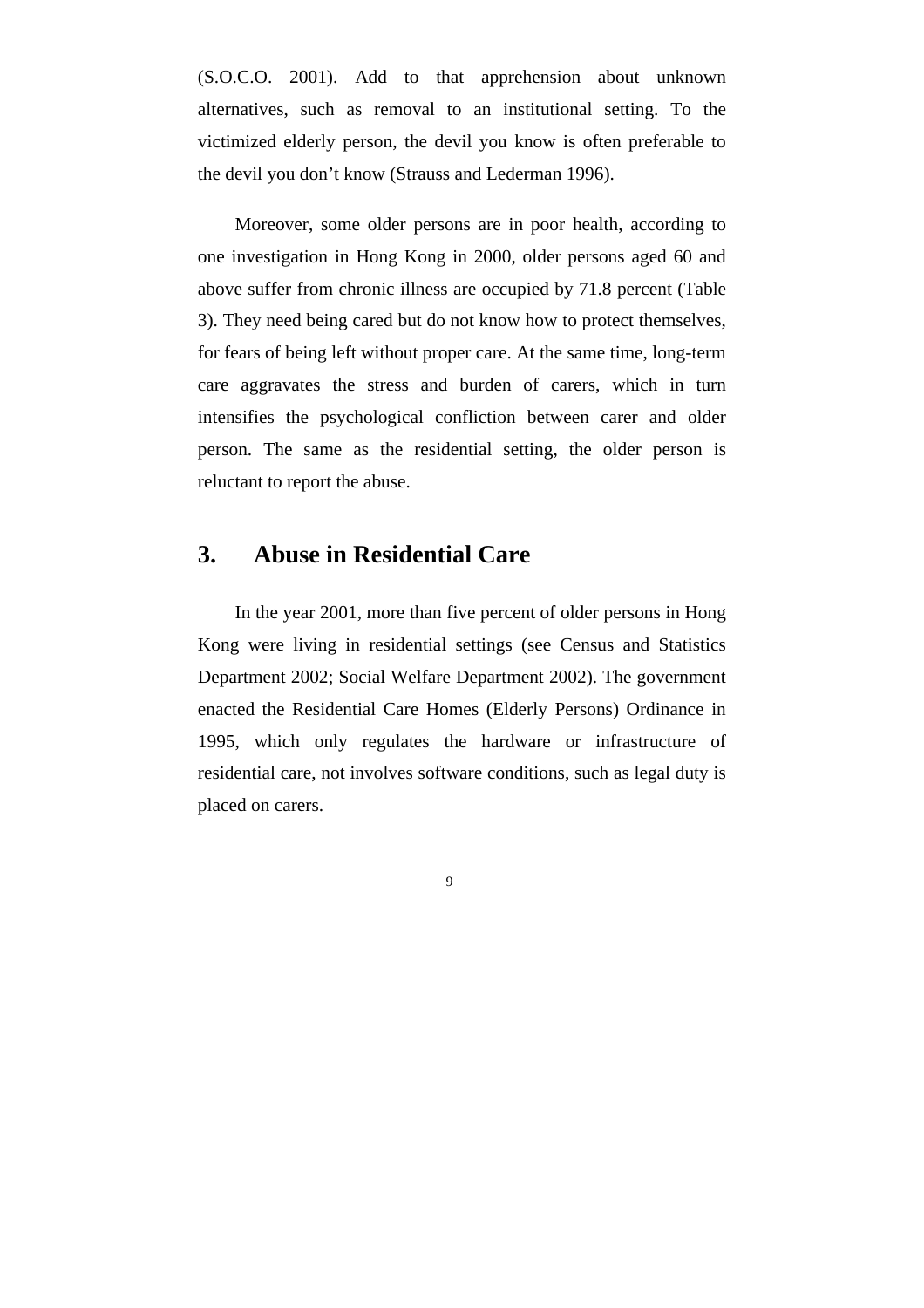As told by one social worker, there are inadequate carers to provide services in some residential settings, and they are always too overworked to lower care quality to practice an abusive component, most of them are emotional abuse and neglect. When several carers took bath for older persons, older persons were only back-to-back sitting; there was no personal privacy at all. Even those sitting the wheelchair were bind by rope in order to prevent them to slip off. But there is no specific regulation upon the carer's behavior, attitude and how to respect older person's rights. Here I take a case example to illustrate how the burden of proof in residential setting is difficult.

#### **Case Example 1**

*Apple Daily of Hong Kong received a request from a reader that her sixty-eight-year-old mother who has mentally sound but suffered from severe apoplexy, was beat up by the carer in one institutional setting and was hospitalized to cure the injury. The Police and Social Welfare Department investigated the incident and had no result yet. Mother did not tell the violence to her, but her daughter by herself found her mother to be idle and slow action, and then went to see the doctor to know several swellings on mother's legs and feet. When the reporter asked the mother why not tell the injury in public, she said she was afraid of injury again. But the institutional carer said that the old person was easy to care and there was no violence at all.*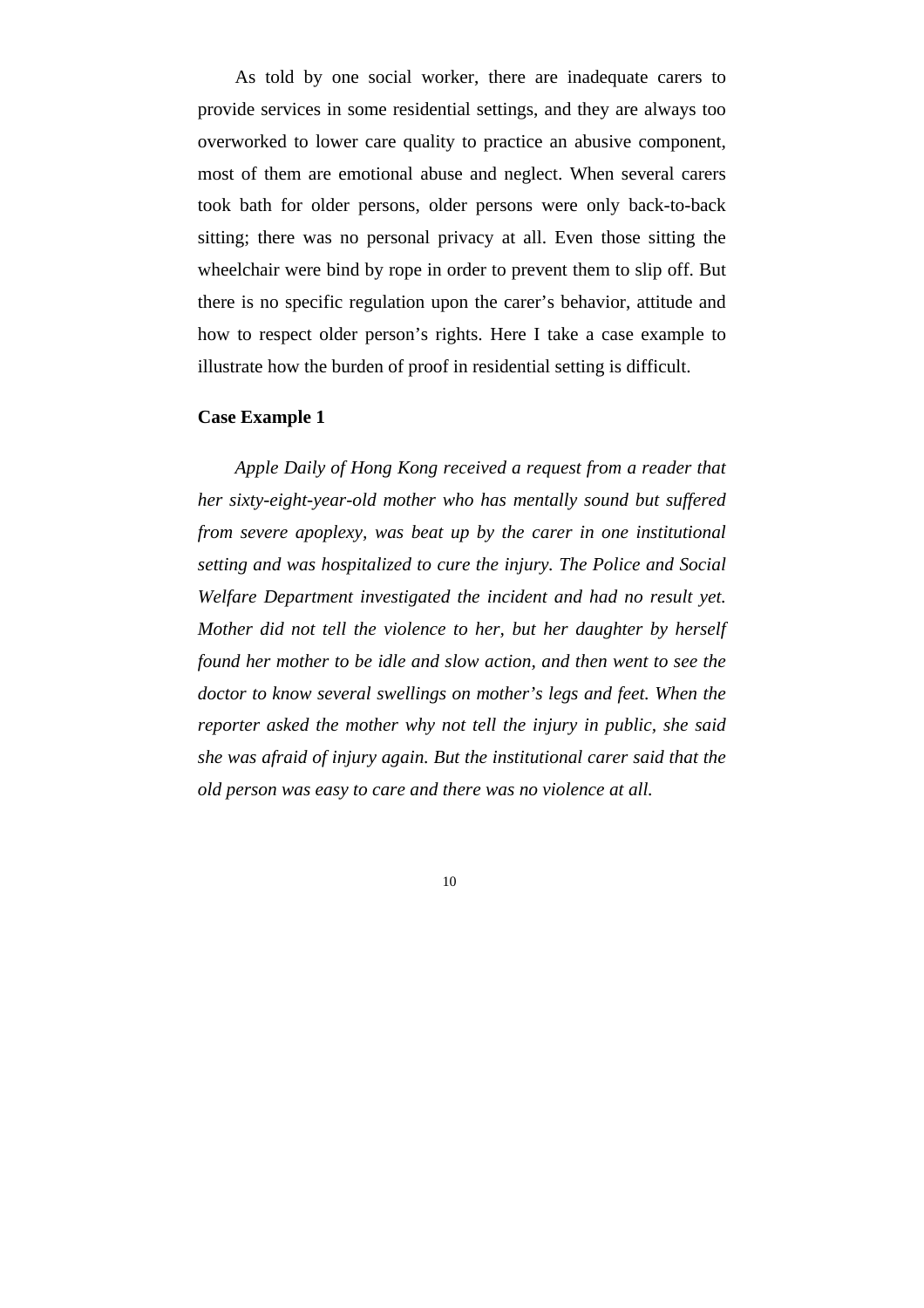On the one hand, by using legislation, older persons' rights at residential care can be protected, the carer should take responsibilities to care for older persons, and if the carer violates law to abuse older persons, he or she should be penalized. But do we need a special legislation to regulate elder abuse at residential care? There are the criminal law and civil law systems in Hong Kong.

But the use of criminal law presents a number of obvious drawbacks. To start the process it is normally necessary for the victim to make a complaint and to press charges. As some older persons are in poor health and lack of self-protection, and even when they are involved in the case, their mind and body condition are too frail to bear the pressure. Furthermore, a number of different factors will influence the decision to involve the criminal law. Therefore, law should make special consideration in order to place older person in residential care at a safe and respectful situation. Proxy prosecution laid on inspectors is a good practice, for example, the independent residential inspector as the third person finds the residential abuse, and then he or she should assume the burden of prosecution representative of older person.

Generally speaking, there is no need to enact a separate legislation to regulate residential care; government should do other legal supplements coordinate with criminal law and the Residential Care Homes Ordinance. Much of the arrest to abuse in residential care relies on professional care training.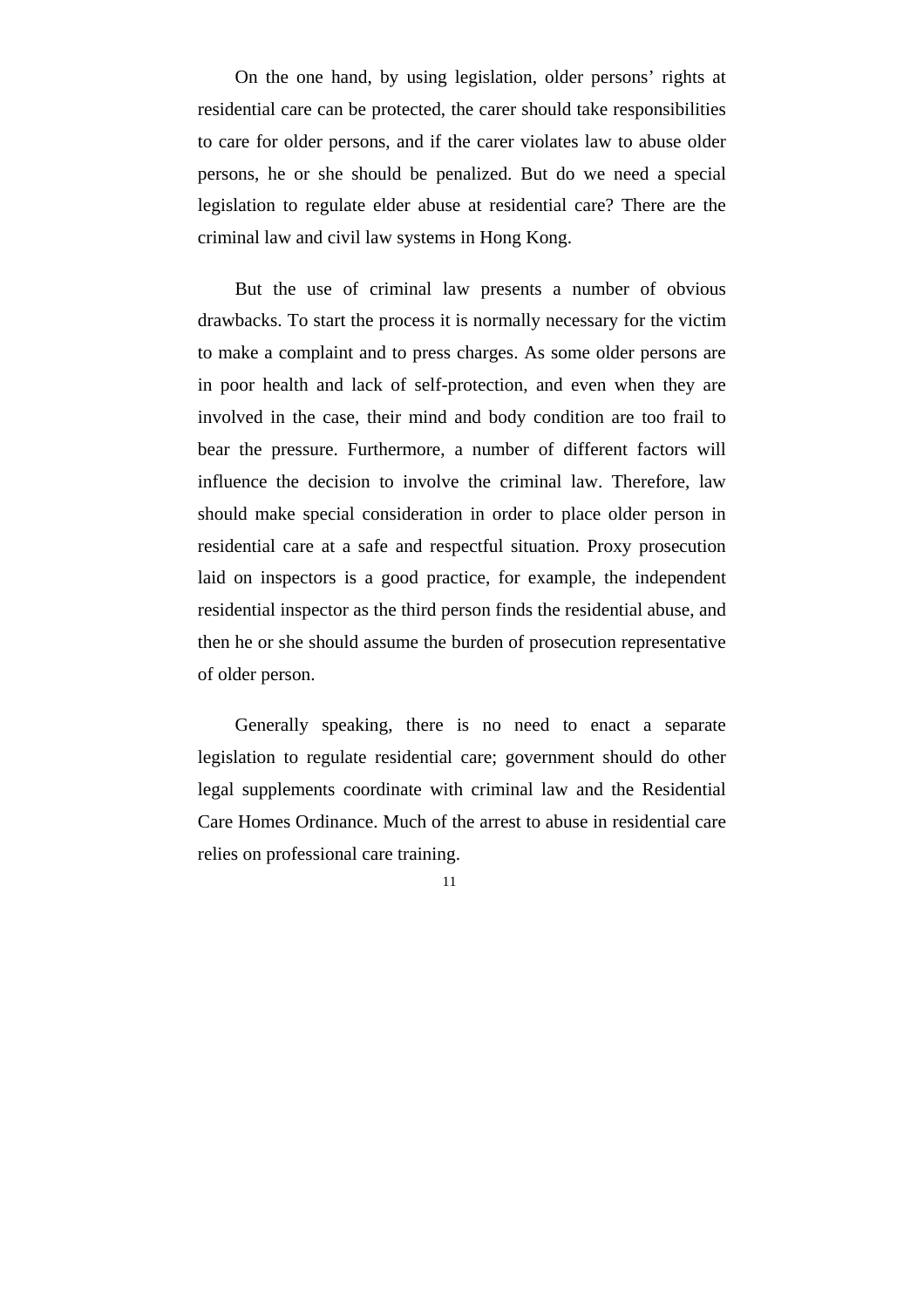### **4. Abuse in Family Care**

Family care has so many complicated situations that applying legal remedies needs more consideration. In any case when legal intervention is being considered, the key question must be what the purpose is and what the consequence is. Sometimes a person may be more at risk if action is taken. How to balance the interests between older persons and government, and the interests between abusers and victims? A major issue in working with cases of elder abuse is to consider what resources provided by government are appropriate to help both victim and abuser.

The primary focus is on balancing the need to protect the victim against the desire to maintain the family. Generally speaking, in order to keep victim safe, government probably separates victim and abuser, but it destroys the integration of family unit and maybe violates older person's choice. Then the question is, do we do something or leave things as they are?

Another two cases will be discussed later.

#### **Case Example 2**<sup>2</sup>

 $\overline{a}$ 

*It's not uncommon that an old father had been laid up by tracheitis for almost twenty years, and his son had always lived with* 

 $2^2$  The case is assumed by the author.

 <sup>12</sup>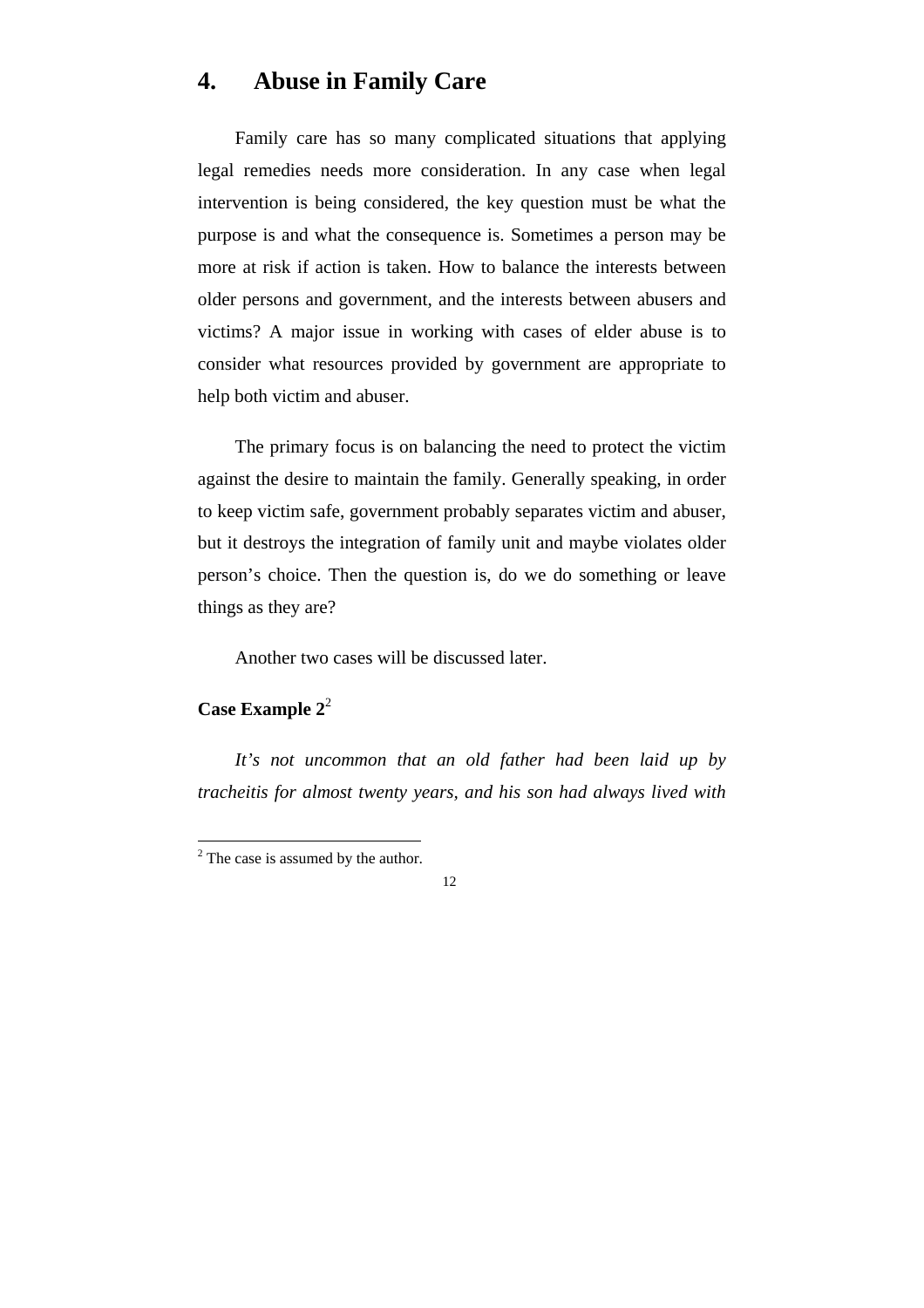*his father and looked after him carefully. But when the son was in his fifties, he had to work late into night under heavy work pressure. He was almost sleepless at night because of his father's continuous coughing to interrupt him, he was vexed, and at last he did not control his behavior and blew a gasket to injure father's leg unconsciously, which caused to leg fracture by chance.* 

In case 2, the son's abuse behavior should be penalized without doubt, but it is obviously different from the flowing case, does legislation need to consider special details? The old person will be likely to transfer to live in institutional setting. His son will have been blamed for his offence and the old parent will not be happy, either. Clearly, legislation should involve the intention and frequency of behavior, its consequence, and the causality between behavior and consequence. That is what we do about it.

But if things are left as they are, older persons are more dangerous, maybe they continue to be abused by carer, such as case 3.

#### **Case Example 3**

*During the period of Christmas Holiday, an old woman aged more than eighty was forced to beg by his son, she had been begging for almost a whole day at Six Celsius in the street, only because her son wanted to squander money (Takung Bao 2002).*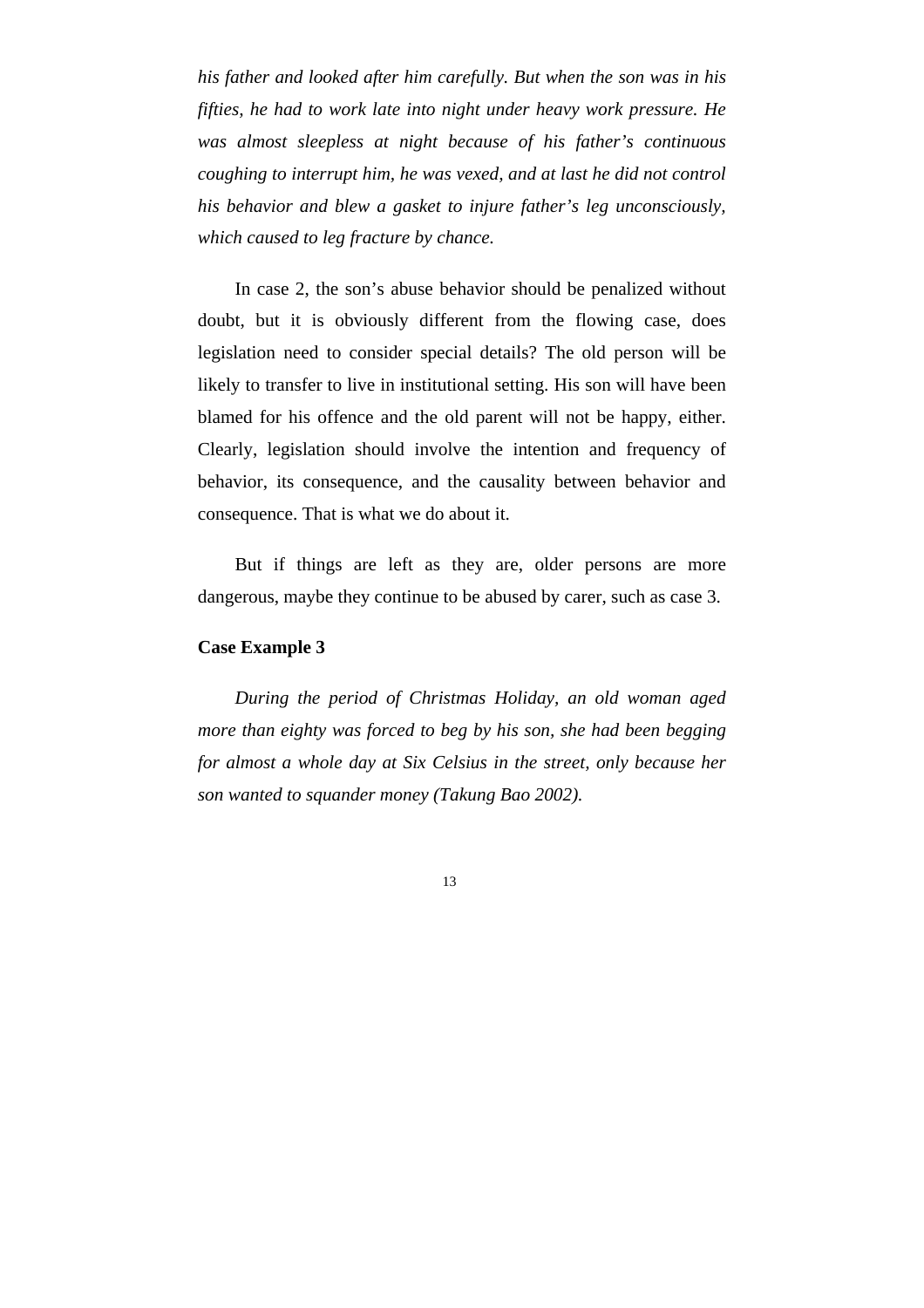In this case, applying legislation on the unfilial son's behavior is essential, but how to penalize the abuser? Different opinions exist in case example 3 (Takung Bao 2002). A scholar proposes the police to quote Article 26 of Simple Accusation Ordinances, which stipulates that begging is violated, but older person has no body injury, it is difficult to ascribe elder abuse to one crime. At the same time, if the victim does not cooperate with the tribunal to take burden of proof, the abuser will avoid punishment. Social Welfare Department has no choice but to persuade her son not to force her old mother to beg again and take care of her well, and if the effect is not good, the old mother will be arranged in a safe place under the agreement of her.

 In conclusion, there are obvious gains and losses about enacting protective legislation on family care. On the one hand, legislation by stipulating normal procedure can penalize the abuser's deed, to a degree prevent elder abuse at risk to happen and the older person's right can be protected.

However, older persons maybe fall into contradiction. They want to separate themselves from abuse, but they are reluctant to report the abuse and do not cooperate with court on basis of many reasons. As we have discussed above, they are shamed for the family abuse to the public, they have no enough pension so that they have to depend on family members, and they do not want to remove to an unfamiliar institutional setting and continue to stay at family and so on. If they are forced to file a lawsuit against family member by legislation, their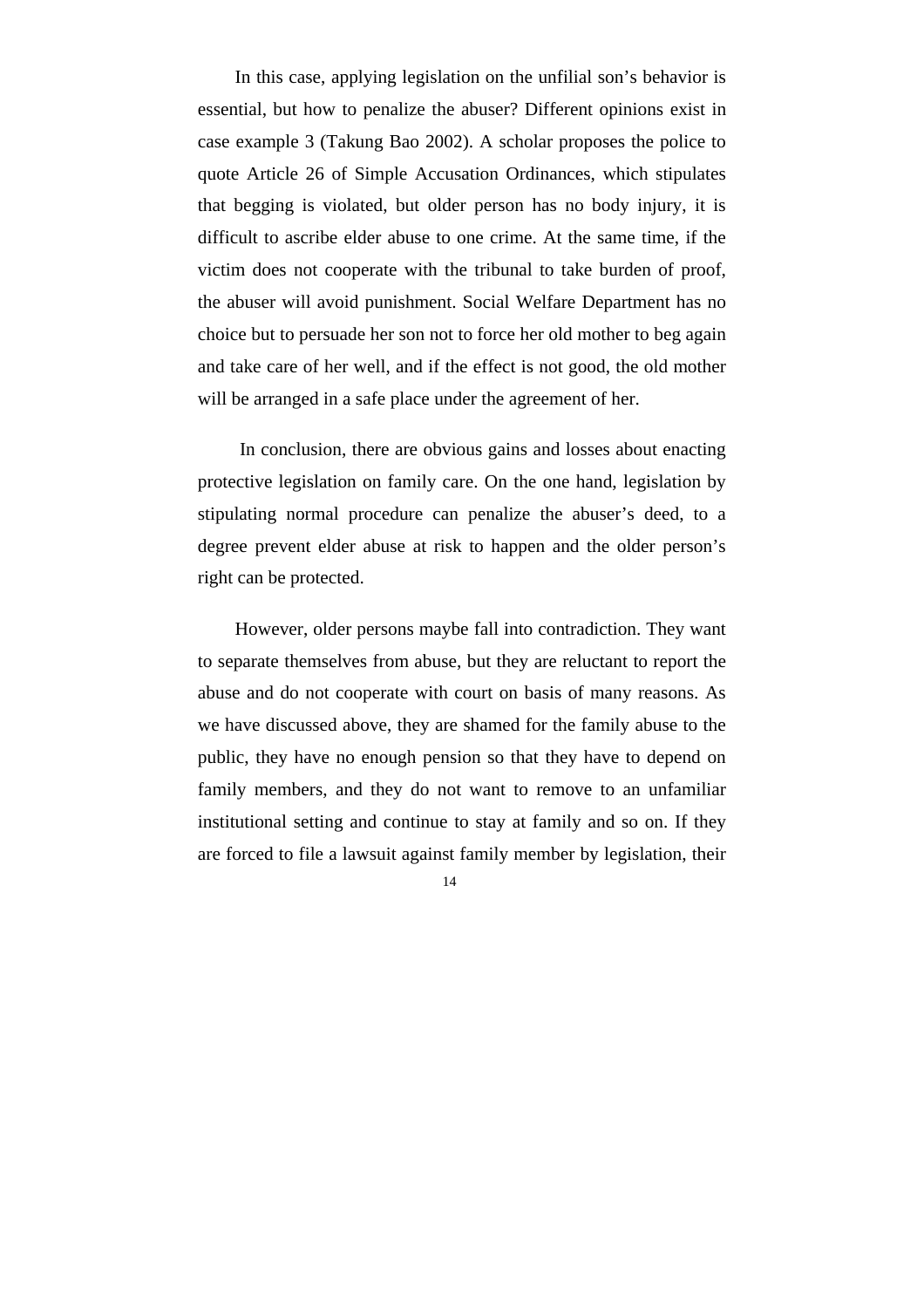autonomy will be violated. Then the question is whether older person's right is protected by law.

Furthermore, there are more difficulties about law enforcement. After disposed of the case, always causing to penalize the abuser, is the institutional carer the best person? Is older person most likely to get the outcome? Why choose law at first? Why not seek other ways to solve elder abuse? Legal intervention is the last resort in family abuse.

# **5. What Should Legislation Do in Hong Kong: Referencing to China's Experience?**

In China, although no single elder care law exists, there are the Law Protection the Rights and Interests of older persons, Constitutional Law, General Principles of the Civil Law, Criminal Law, Marriage Law and Adoption Law related to older persons' care. Although elder law in China per se is imperfect and needs more modification and supplementation, it may give enlightenment to legislation on elder care in Hong Kong.

In Hong Kong, responsibilities are imposed on parents to care for their children, and it is an offence to neglect or mistreat them. In contrast, adult children have no clear legal responsibilities to care for their parents or other family members. But in China, Article 49 of the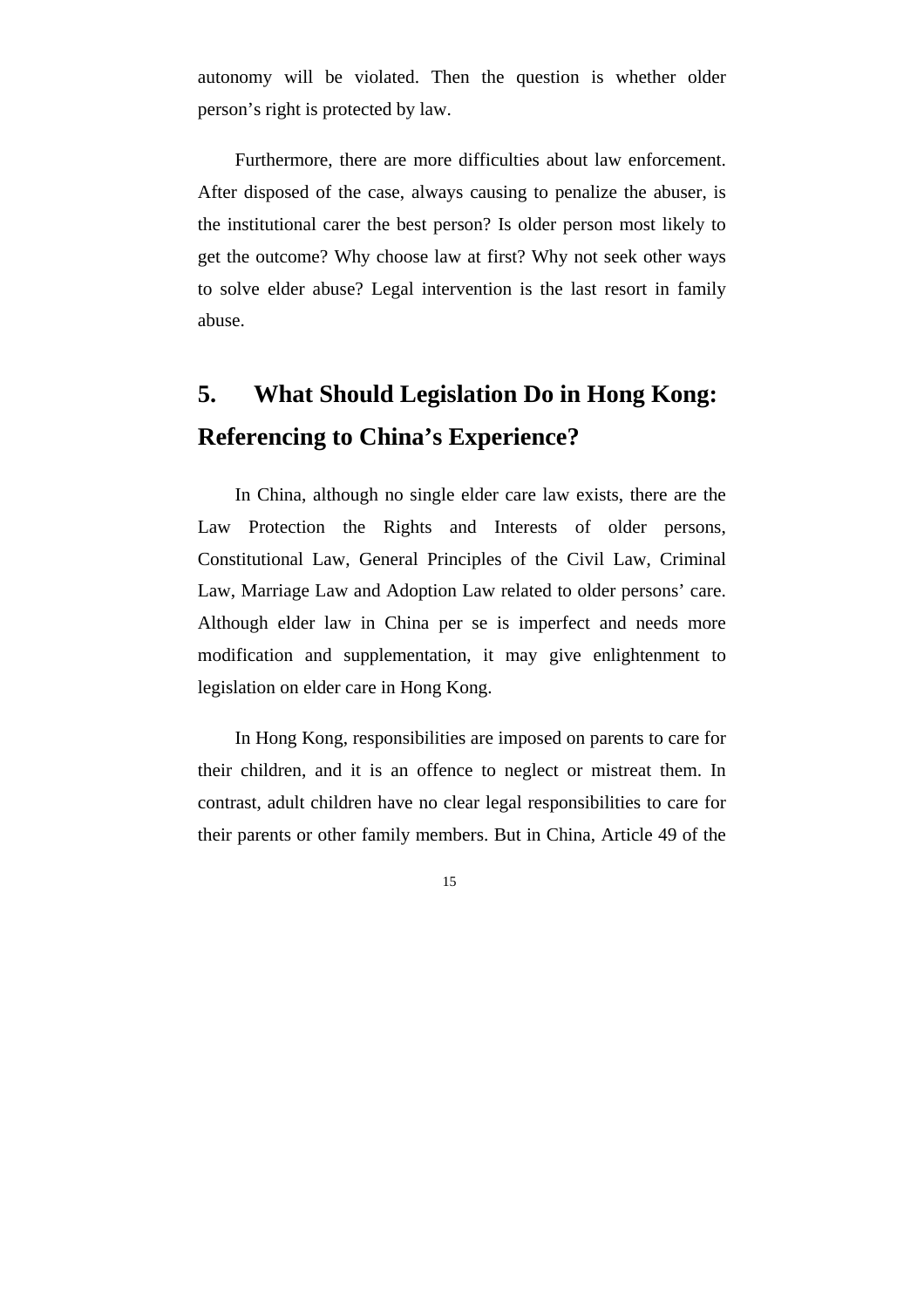1982 Constitution of the People's Republic of China states that parents have the duty to rear and educate their minor children and children who have come of age have the duty to support and assist their parents.

The Law on the Protection the Rights and Interests of older persons of People's Republic of China enacted in 1996 defines the rights of older persons in family life, social life and participation in social activities.

In order to illustrate the legal practice on elder abuse in Mainland China, I will introduce several articles of **the Law on the Protection the Rights and Interests of older persons of People's Republic of China related to the above family cases**.

**Chapter 5 (Legal Responsibility), Article 45** states: *When older persons have disputes with their family members over their support, or over housing or property, they may ask the organizations where their family members are employed, the neighborhood committees or the villagers' committee to mediate. They may also bring a lawsuit directly to the People's Court.* 

*If the family members are found to be in the wrong through mediation of the disputes mentioned in the preceding paragraph, they shall be educated through criticism and ordered to correct their mistakes.*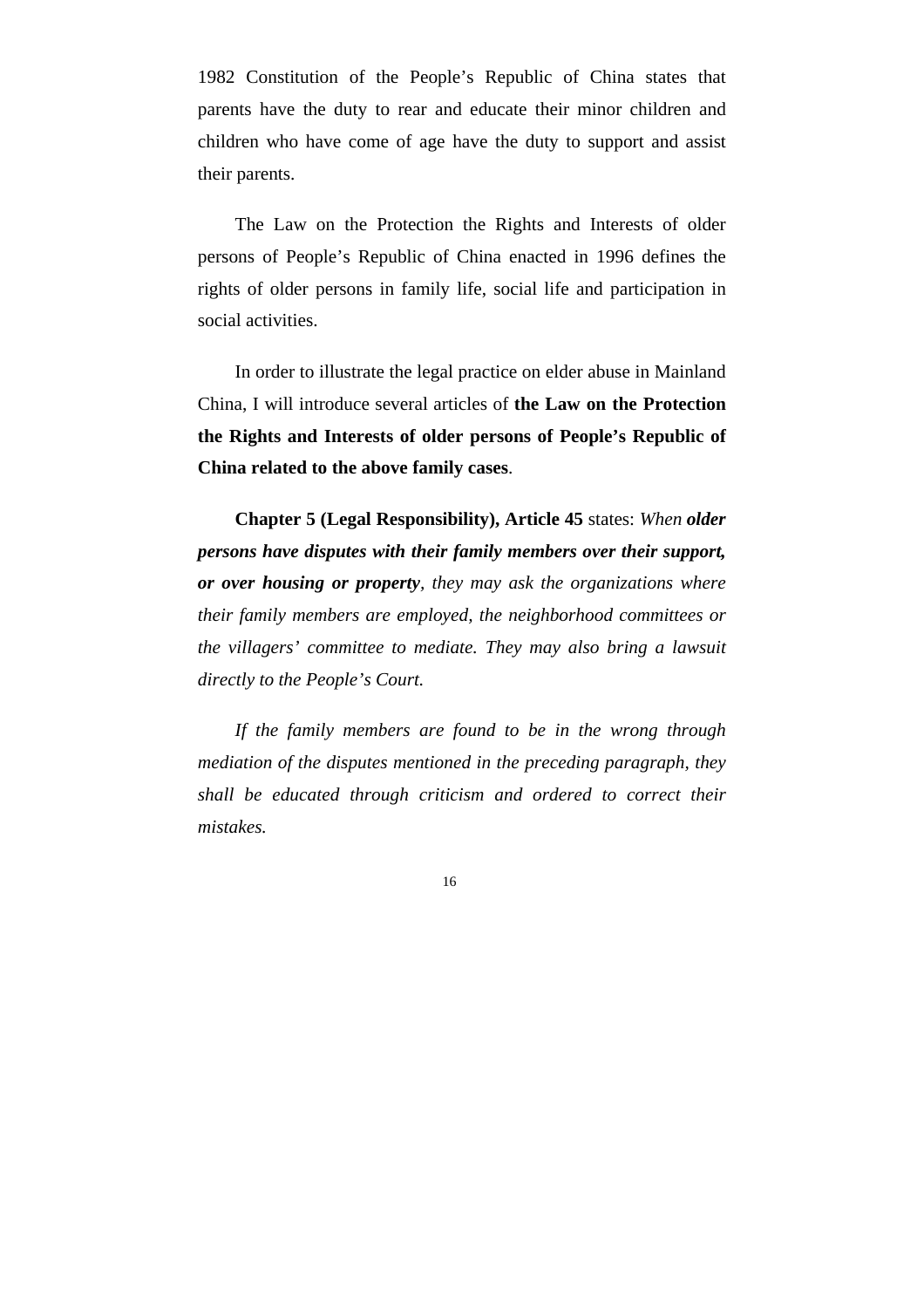**Article 46** states: *Whoever insults the elderly in public by violence or other means, slanders them or maltreats them, if the case is not serious, shall be punished in accordance with the relevant provisions of the Regulations on Administrative Penalties for Public Security; if the case constitutes a crime, his criminal responsibility shall be pursued according to law.* 

**Article 47** states: *Whoever interferes with the freedom of marriage of the elderly by violence or refuses to provide for or support the elderly whom he has the duty to provide for or support, if the case is serious and thus constitutes a crime, shall be investigated for criminal responsibility according to law.* 

In Case Example 2 and 3, the neighborhood committees have the right to mediate the elder abuse, older person can choose between mediation in charge of neighborhood committee and a lawsuit brought to the People's Court. If the family members are found to be in the wrong through mediation of the disputes, they shall be educated through criticism and ordered to correct their mistakes. If older person is not satisfied with the result of mediation, he or she can bring the case to the court, too. The court may investigate the facts whether are serious to make judgment: if the case is not serious, shall be punished in accordance with the relevant provisions of the Regulations on Administrative Penalties for Public Security; if the case constitutes a crime, his criminal responsibility shall be pursued according to law.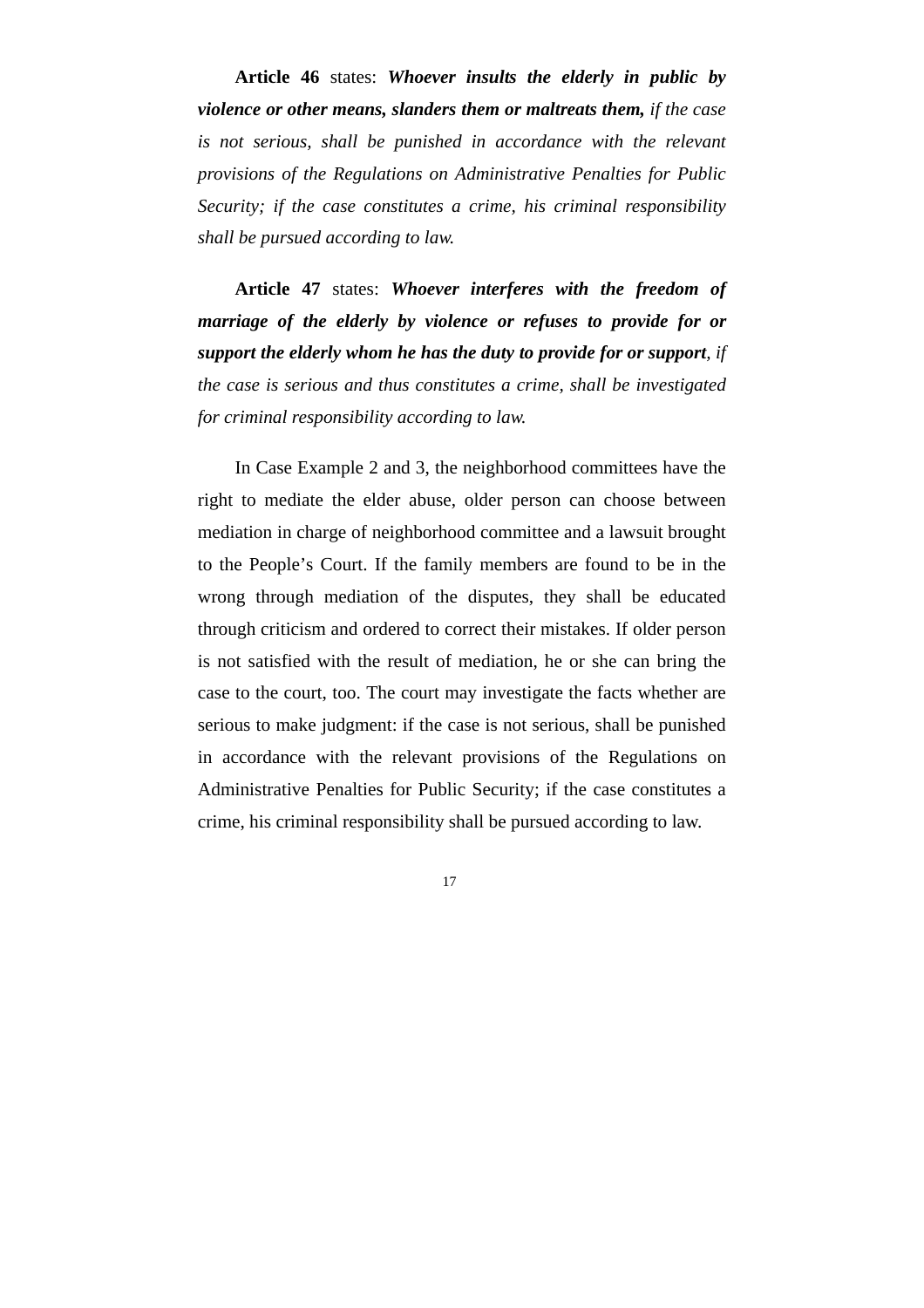Overall speaking, in China, many cases of elder abuse are settled by the neighborhood or community committee, if not dealt satisfactorily, older person can seek legislation. Most of older persons can accept the practice in which consider their demands firstly and differentiate specific conditions.

The law is based on the premise that older persons require special statutory protection-in addition to other laws-because of the association between age and increased vulnerability to abuse (Hurme 2002). However, the philosophy of law is the minimum intervention and maximum autonomy of older persons (Clough 1995). How to provide proper safeguards against elder abuse? Inherently they are legal and ethical issues.

Ethical decision-making involves balancing goals with facts, balancing the needs and desires of the victim with the defendant's interests and seeking the achievement of justice for all parties. While Candace and Mary once state the goals of the legal response to elder mistreatment are to (Heisler & Quinn 1995):

- 1. stop the unlawful, improper, or exploitive conduct that is being inflicted on the victim;
- 2. protect the victim and society from the perpetrator and further inappropriate or illegal acts;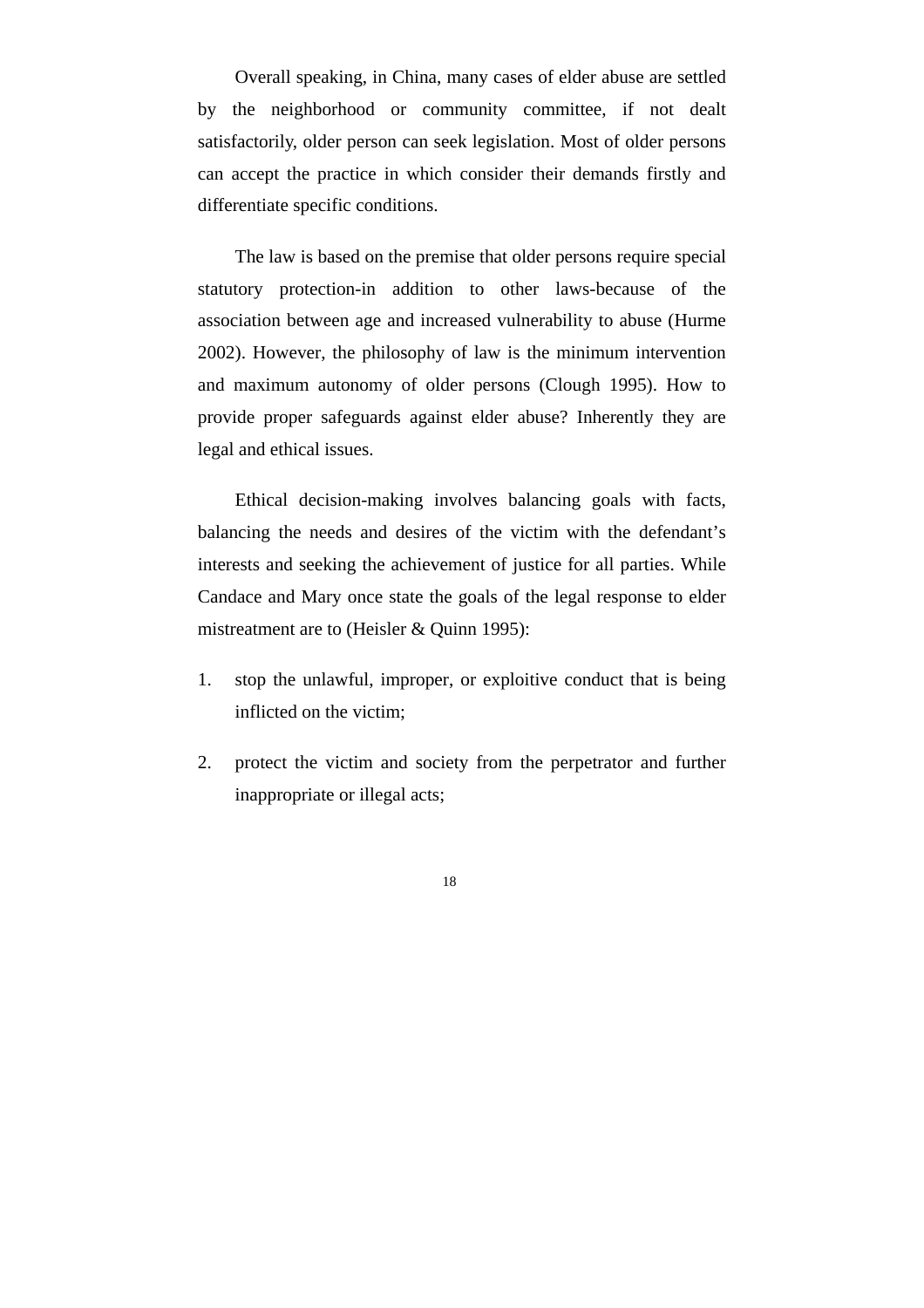- 3. hold the perpetrator accountable for the conduct and communicate a massage that the behavior is unacceptable and exceeds societal norms;
- 4. rehabilitate the offender, if possible;

 $\overline{a}$ 

5. make the victim whole by ordering restitution and/or the return of property as well as the payment of expenses incurred by the victim as a result of the perpetrator's conduct.

In my opinion, the legal intervention should be as limited as possible and should be concerned to achieve what the person himself would have wanted. In fact it is difficult to practice the principle. However, legislation on family care is indispensable and government should grasp firmly the purpose and content of legislation.

The purposes of legislation on elder care are to protect all kinds of older persons' rights, consequently, to respect their autonomy<sup>3</sup> is first, and limited legal intervention and fully legal remedies are supplementary.

The contents of elder care abuse law should at least include two main components: provide services for older persons abused or at

 $3$  The UN Principles for Older Persons (December 1991 – Resolution No.46/91) set a clear framework for working with and for older persons: independence, participation, care, dignity, and self-fulfillment. But they are not legally binding, and have not led to any systematic monitoring of government or other bodies' policy and practice in relation to older people.

 <sup>19</sup>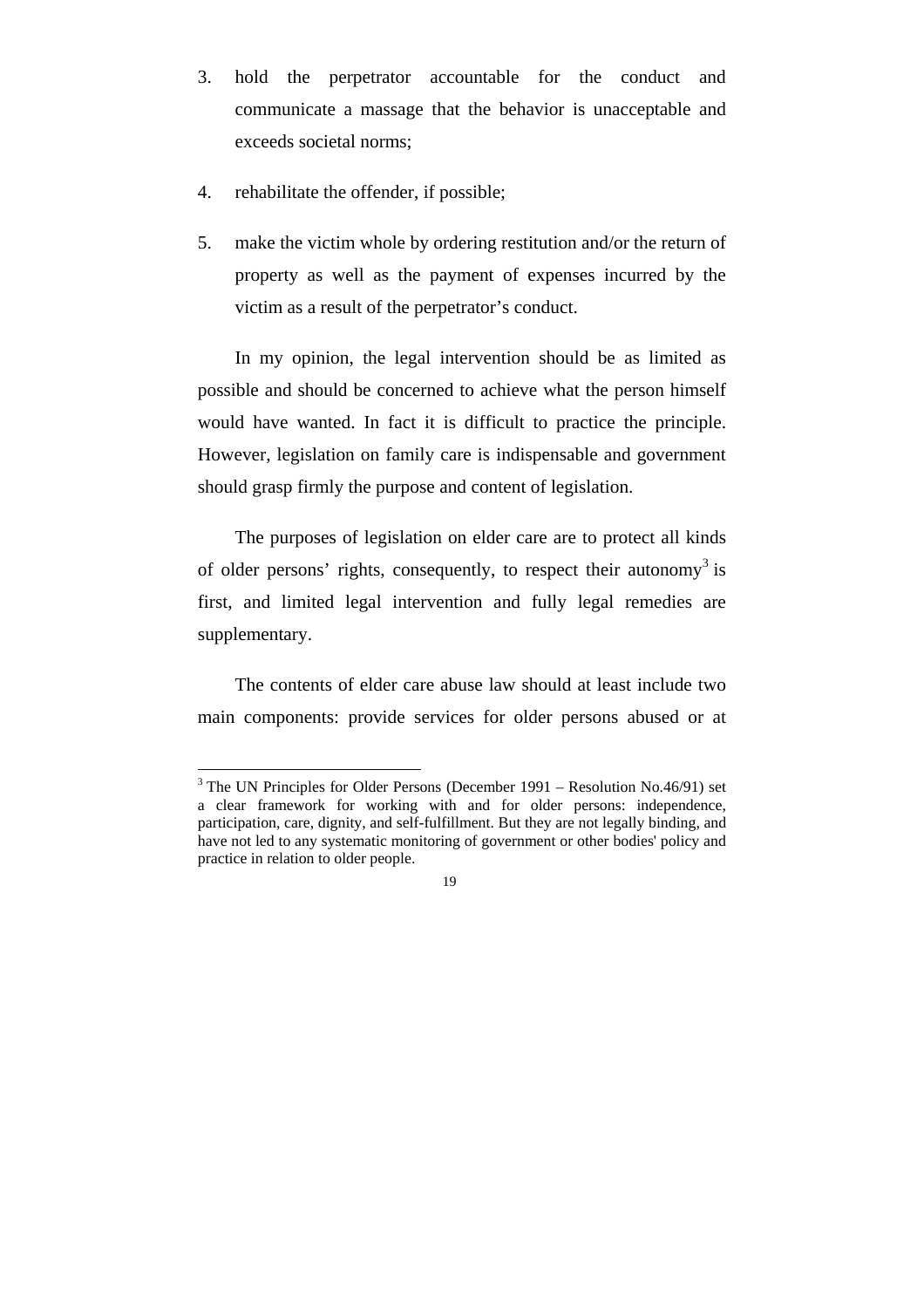risks, including prevention, support, and remedy services; intervene and punish the abuser.

Thus, the government should enact comprehensive elder protective services legislation not only addressing elder mistreatment but also protecting other older person's rights. On the base of legislation, government should provide enough protective services, for example, facilitate the identification of elder abuse, the mandatory reporting and mandatory counseling services, enhance public education to respect older persons and train carers and so on.

### **6. Conclusions**

Consideration on both gains and losses in applying legislation on elder care in Hong Kong, we may draw the conclusions as follows:

According to residential care, there is no need to enact the seperate legislation to regulate elder abuse; government should do other legal supplements coordinate with criminal law and the Residential Care Homes Ordinance in Hong Kong.

 Legislation on family care for older persons is essential. But Hong Kong government should draft the comprehensive elder protective legislation not only addressing elder mistreatment but also protecting other older person's rights. Relying on the opportunity that elder abuse given rise to society, all rights of elder person should be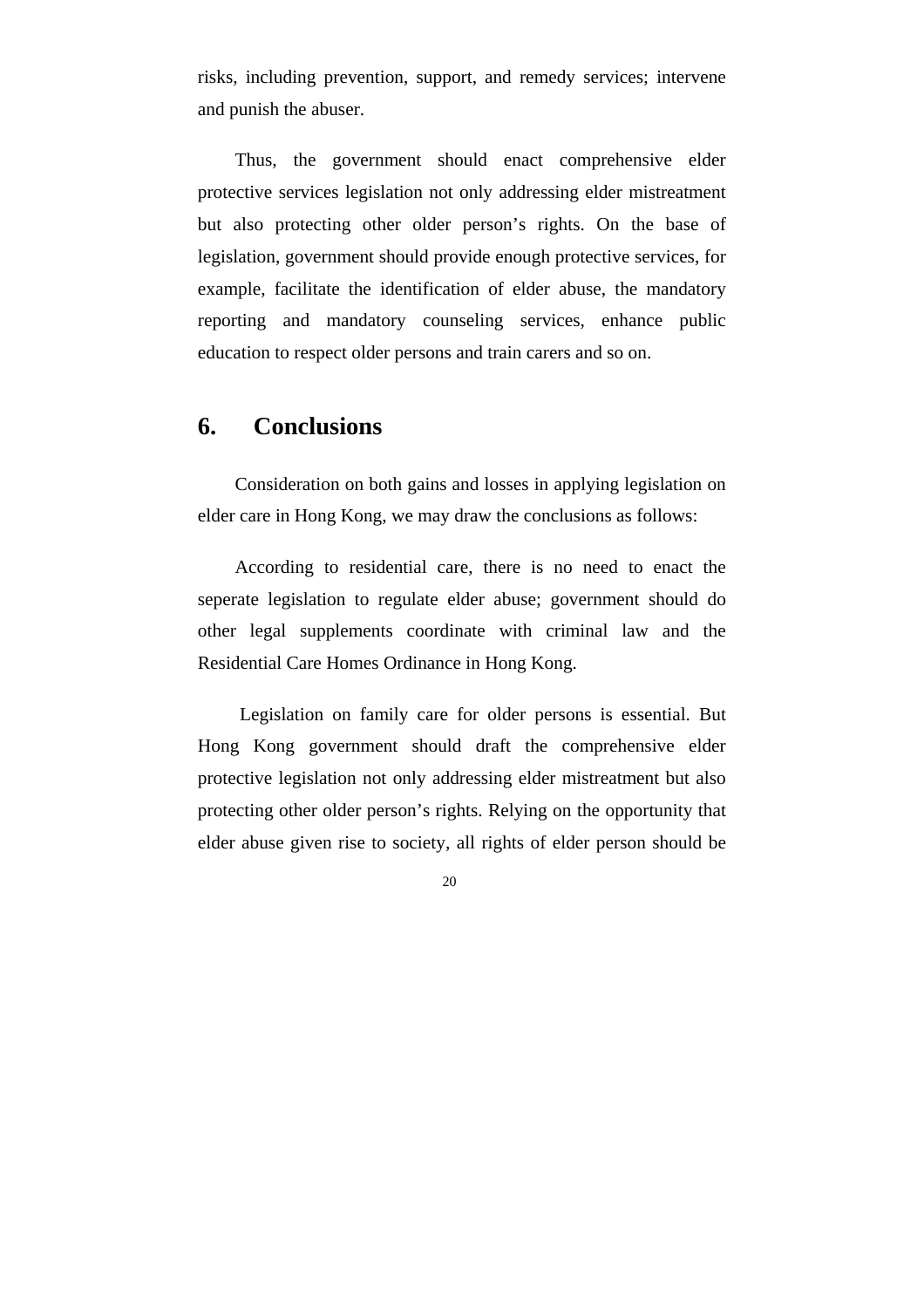clearly stipulated by law, not limited legislation on elder care. Moreover, during the period of law formulating, legislative council should consider the complicated situation that differentiates from other law, and make clear the dividing line between the minimum intervention and maximum autonomy of older persons.

The obligation of government is to protect vulnerable adults, and so government should respect older person's choice, interventions must be family oriented and focus on the role of carer and victim. Only when an emergency situation exists or the older person is declared incompetent, legal intervention can be involved.

Most importantly, legal options are left with older persons. Legislation is not the purpose, but older person should be acquainted with orders of protection and guardianship and accessible to legal counsel. Knowledge of legal options guarantee older person to seek appropriate and timely use of available legal inventions.

In Hong Kong, the family is depicted as the key source of caring for older persons in community care, but there is little evidence of concrete services to support families in fulfilling such functions (Chan & Phillips 2002). Therefore, government should establish the fullyfunctioning protective services program to make family care as the foundation, while the community and government step in to support the effects of the family, furnish the infrastructure for financial, health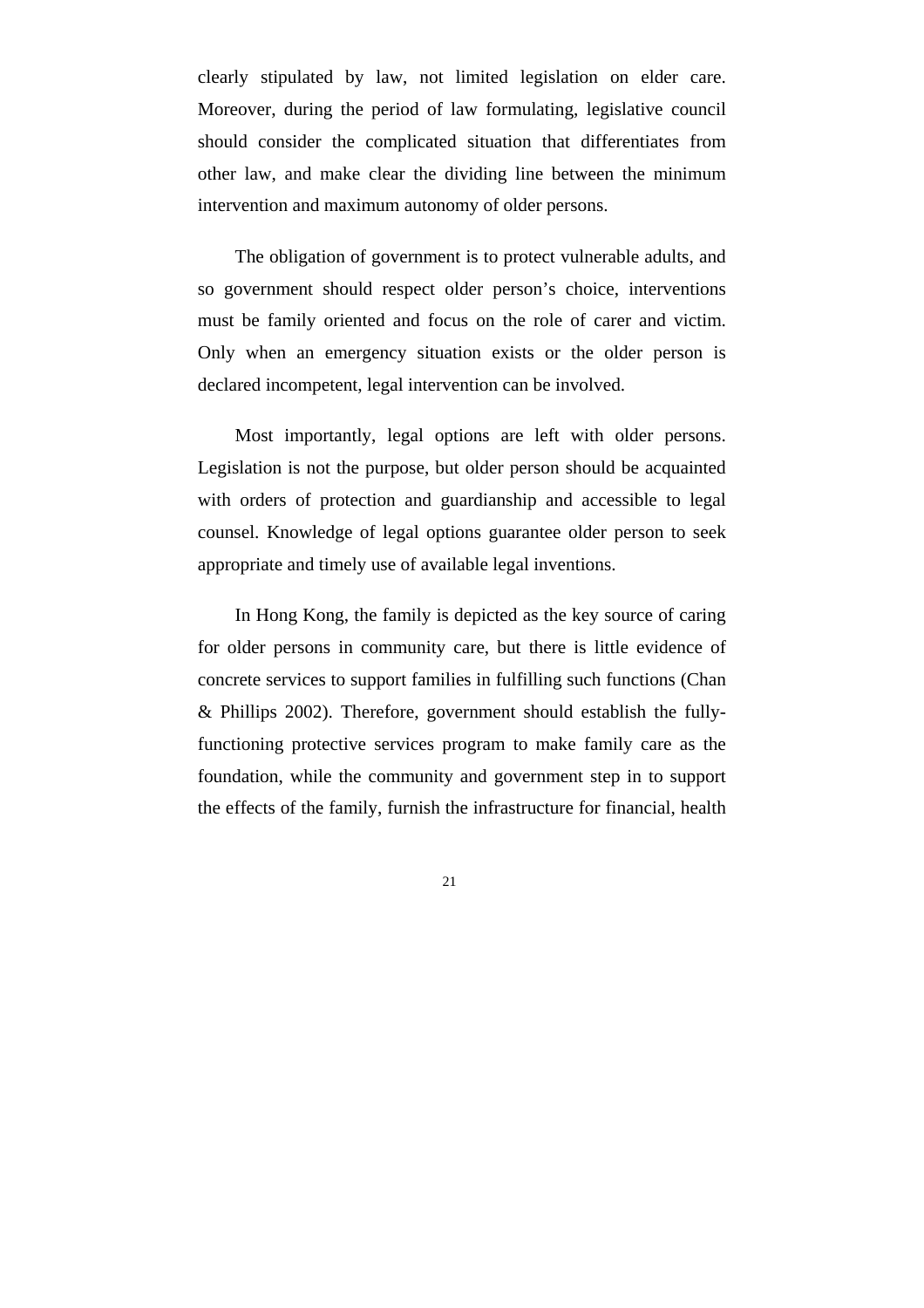and social care, and provide institutional care for the poor and destitute elderly.

Hong Kong government should request mandatory reporting of elder abuse system to protect older persons far away from elder abuse, despite the impact of reporting is in controversy. Mandatory reporting rules in USA many states cover doctors and other health care providers, professionals and paraprofessionals. Members of a total of fifty professional groups are required to report. All states grant some legal immunity for making a complaint or report (Strauss & Lederman 1996).

The last but definitely not the least factor is that resources ought to be also provided to the abuser. In the case of the carer who abuses it may come as a great relief to be able to talk openly about the stress which he or she has been under. Or, if the abuser has a specific problem, some specialist help may be offered (Pritchard 1995). Government should allocate more resources to enhance the mandatory counseling services, and provide carers more support services including respite services in order to make carer take a rest.

In conclusion, only by doing so, the fully-functioning protective services program are more accessible to older persons and can improve the welfare of older persons indeed.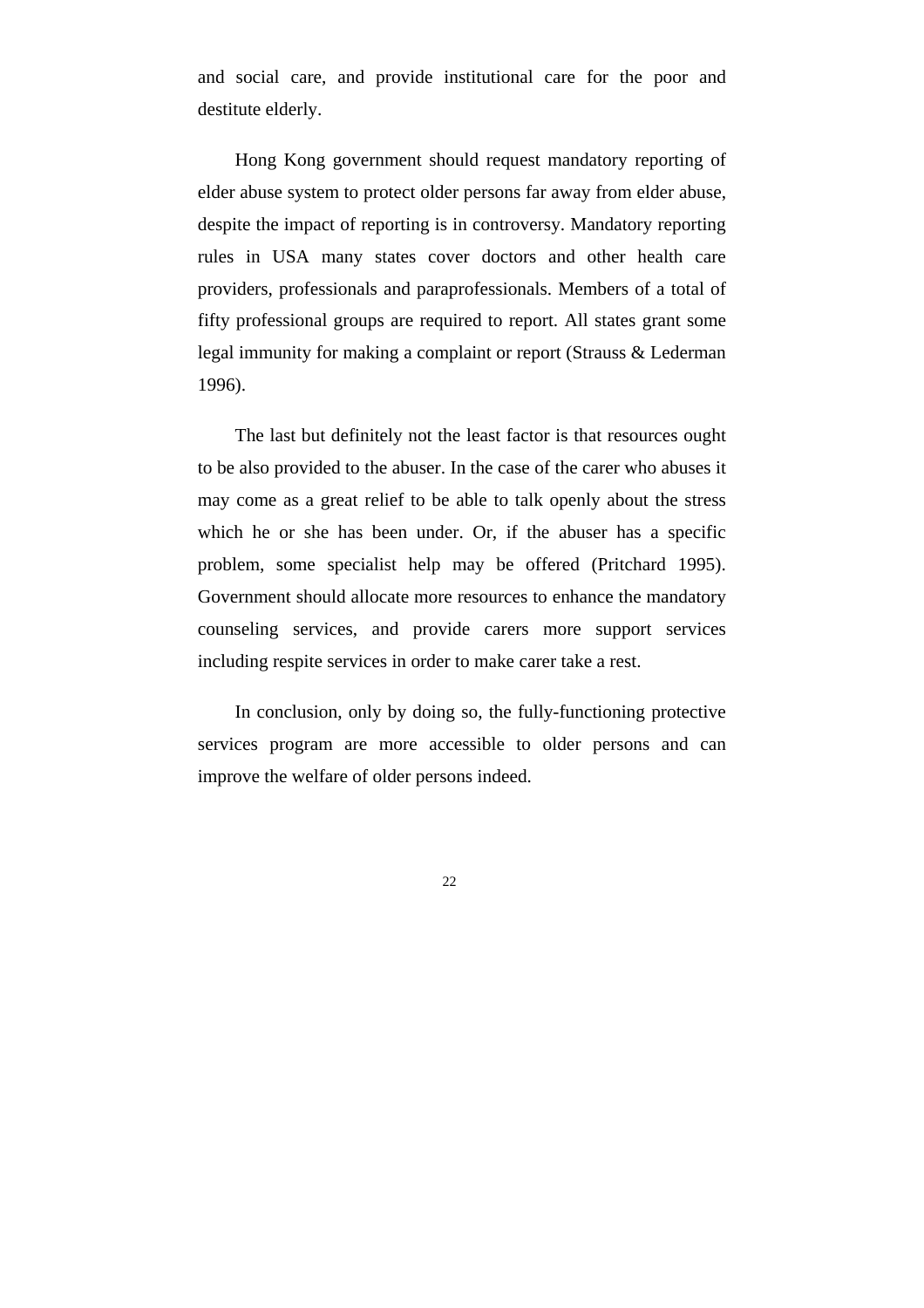#### **Appendix 1**

#### **Figure 1: Ageing Population of Hong Kong**

| 香港人口老化<br>Ageing Population of Hong Kong                                                                                        | 長者人口<br>Elder Population            |                         |      |         | 長者人口比率<br>Percentage of Elder Population |           |           |            |    |
|---------------------------------------------------------------------------------------------------------------------------------|-------------------------------------|-------------------------|------|---------|------------------------------------------|-----------|-----------|------------|----|
|                                                                                                                                 | 3,500,000<br>3,000,000<br>2,500,000 |                         |      |         |                                          | 17.2%     | 24.3%     | 25%<br>20% |    |
| 實際65歳或以上的長者人口<br>Actual Elder Population (65 and above)                                                                         | 2,000,000<br>1,500,000              |                         | 8.7% | 11.1%   | 12.3%                                    |           | 2,120,000 | 15%<br>10% |    |
| 预算65歳或以上的長者人口<br>Projected Elder Population (65 and above)<br>__ 65歳或以上的長者人口比率<br>Percentage of Elder Population (65 and above) | 1,000,000<br>500,000                | 6.6%<br>344,300 502,400 |      | 753,600 | 919,700                                  | 1,414,400 |           | 5%<br>0%   |    |
|                                                                                                                                 |                                     | 1981                    | 1991 | 2001    | 2011                                     | 2021      | 2031      |            | 年份 |

Source: Social Welfare Department of Hong Kong, 2001 Report.

#### **Table 1: Hong Kong: Living Arrangements of the Population Aged 60 and Above, 2001**

| <b>Living Arrangement</b>               | Percentage % |
|-----------------------------------------|--------------|
| Living alone                            | 11.4         |
| Living with spouse and/or children only | 78.5         |
| Living with other persons               | 10.0         |

Source: Census and Statistics Department, 2002a.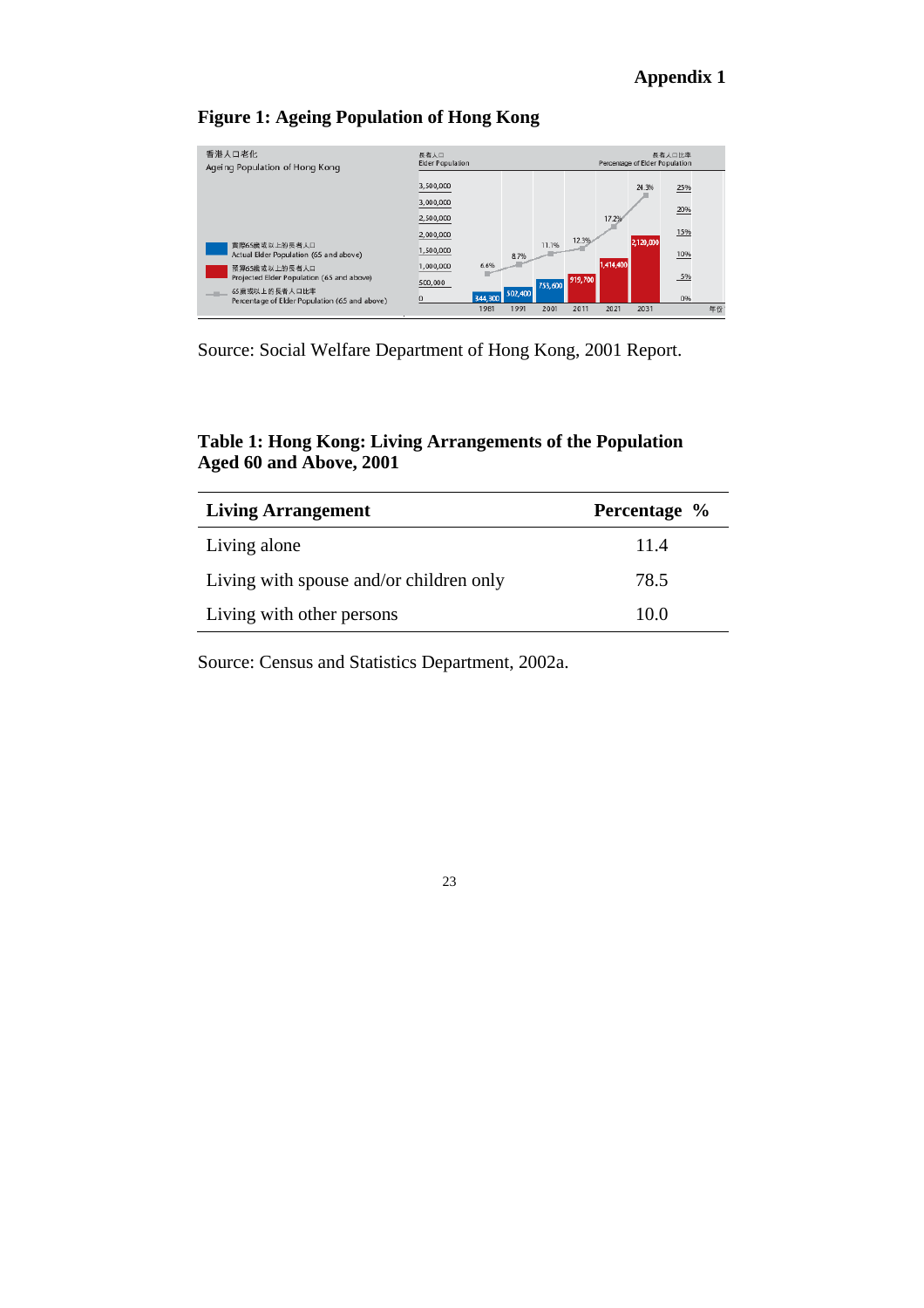| <b>Attitude</b>     | <b>Numbers</b> | <b>Proportions</b> % |
|---------------------|----------------|----------------------|
| Absolutely disagree | 2              | 3.7                  |
| Disagree            | $\overline{2}$ | 3.7                  |
| Less disagree       | 13             | 24.1                 |
| Less agree          | 7              | 13.0                 |
| Agree               | 2              | 3.7                  |
| Absolutely agree    | 28             | 51.9                 |
| Total               | 54             | 100.0                |

#### **Table 2: Hong Kong: the Elder Idea about Family Internal Affairs Not to Be Known by Strangers**

Source: Questionnaire Investigation by Society for Community Organization Hong Kong: life quality and satisfaction of older persons living with family members, 2002.

**Table 3: Number of Chronic Illness of Older Persons (Aged 60 and above)** 

| <b>Answers</b> | <b>Proportions</b> % |
|----------------|----------------------|
| Yes.           | 71.8                 |
| Nο             | 282                  |

Source: "Socio-demographic, health and economic profiles of elderly people and soon-to-be old people" from Special Topics Report No. 27, Census and Statistics Department, 2000.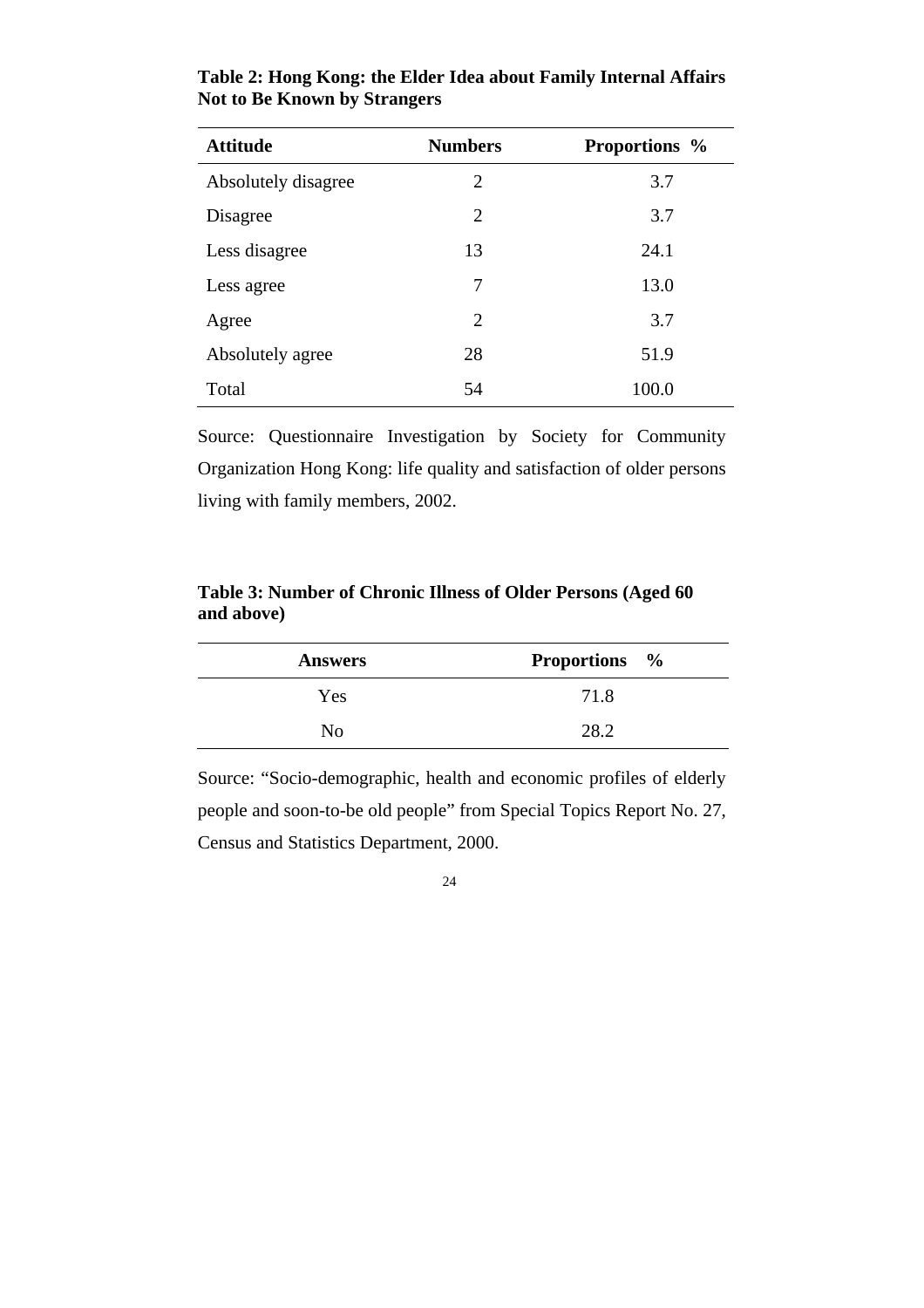### **Bibliography**

- American Medical Association (1992) *Diagnostic and Treatment Guidelines on Elder Abuse and Neglect*.
- Apple Daily of Hong Kong (2002) "Residential carer is suspected to abuse the apoplexy older woman", October 25.
- Chan, Alfred C.M. and Phillips, David R. (2002) "Policies on ageing and long-term care in Hong Kong", in David R. Phillips and Alfred C.M. Chan (eds.) *Ageing and Long-term Care: National Policies in the Asia-Pacific.* Singapore: Institute of Southeast Asian Studies, 46.
- Clough, R. (1995) *Elder Abuse and the Law*. London, Action on elder abuse.
- Guardianship Board (2001) "Abuse of mentally incapacitated eldershow the guardianship board can help", *Handbook of Guardianship Board*, March.
- Heisler, Candace J., JD and Quinn, Mary Joy, RN, MA. (1995) "A legal perspective", *Journal of Elder Abuse & Neglect*, vol. 7, 2/3.
- Hong Kong Council of Social Service (2002) *Services for Older Persons in Hong Kong*.
- Hong Kong Daily News (2003) "More than 200,000 older persons are being abused", January 14.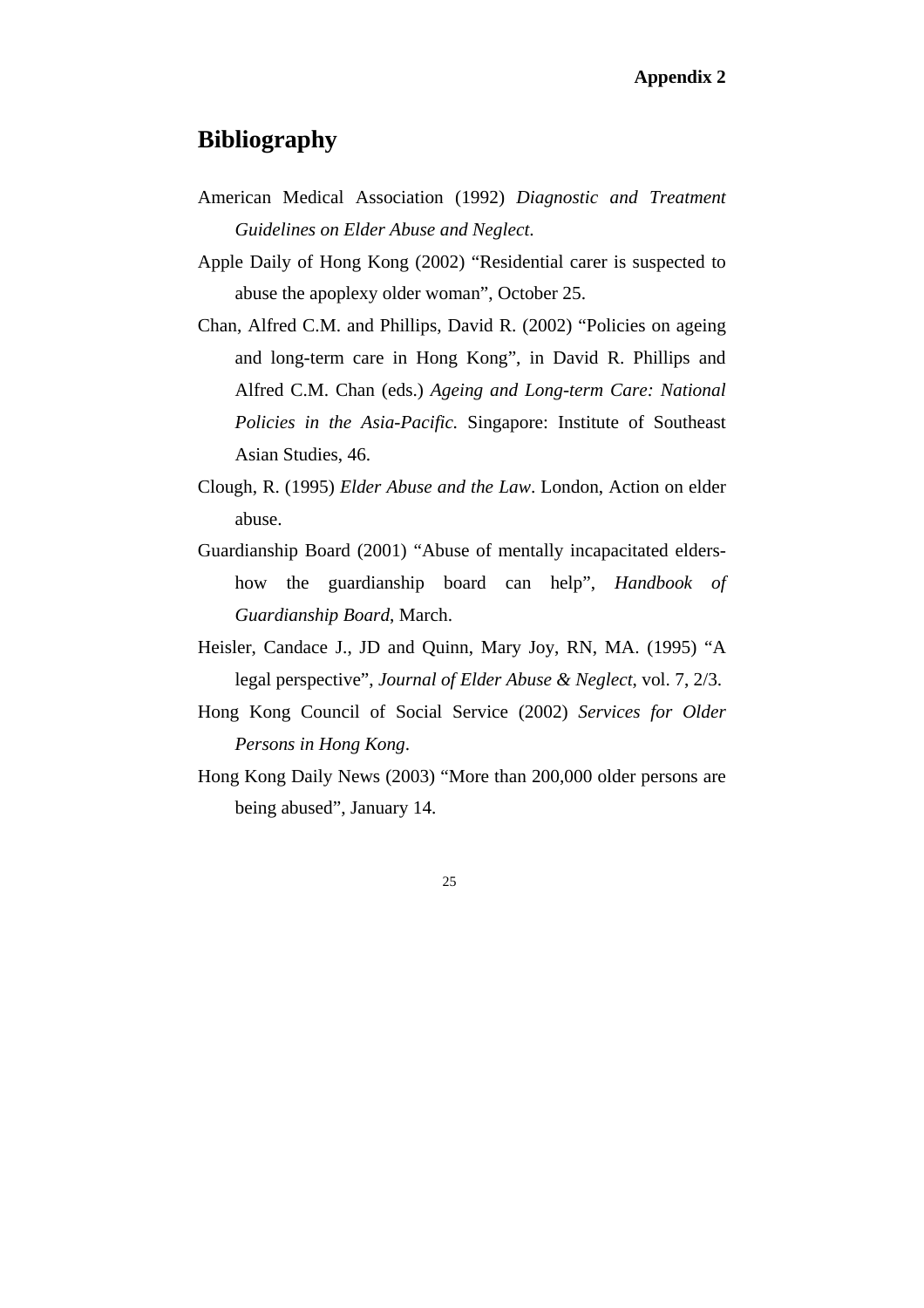- Hugman, Richard (2000) "The value of old age in modern society: social responses to 'elder abuse'", in William T. Liu and Hal Kendig (eds.) *Who should Care for the Elderly? An East-West Value Divide*, 148.
- Hurme, Sally Balch, J.D. AARP. "Perspectives on elder abuse", Http://www.aarp.org.
- Informal Essay of Director of Social Welfare (2002) "Focus on family and object to violence", http://www.sc.info.gov.hk, December 29.
- Pritchard, Jacki (1995) *The Abuse of Older People: A Training Manual for Detection and Prevention*. London: Jessica Kingsley Publishers, 49-51.
- Reis, M. and Nahmiash, D. (1995) "When seniors are abused: an intervention model", *Gerontologist*, vol. 35, 666-671.
- Society for Community Organization in Hong Kong (2001*) Issue and Settlement in Families of Low Salary in Hong Kong*.
- Steuer and Austin (1980) "Family abuse of the elderly", *Journal of the American Geriatrics Society*, vol. 28, 372-376.
- Strauss, Peter J. and Lederman, Nancy M. (1996) *The Elder Law Handbook: A Legal and Financial Survival Guide for Caregivers and Seniors*. New York: Facts On File, 169-173.
- Sun Newspaper of Hong Kong (2002) "The unfiliar son forces mother to beg", http://www.the-sun.com.hk, December 29.
- Takung Bao of Hong Kong (2002) "Son forces mother to beg", December 29.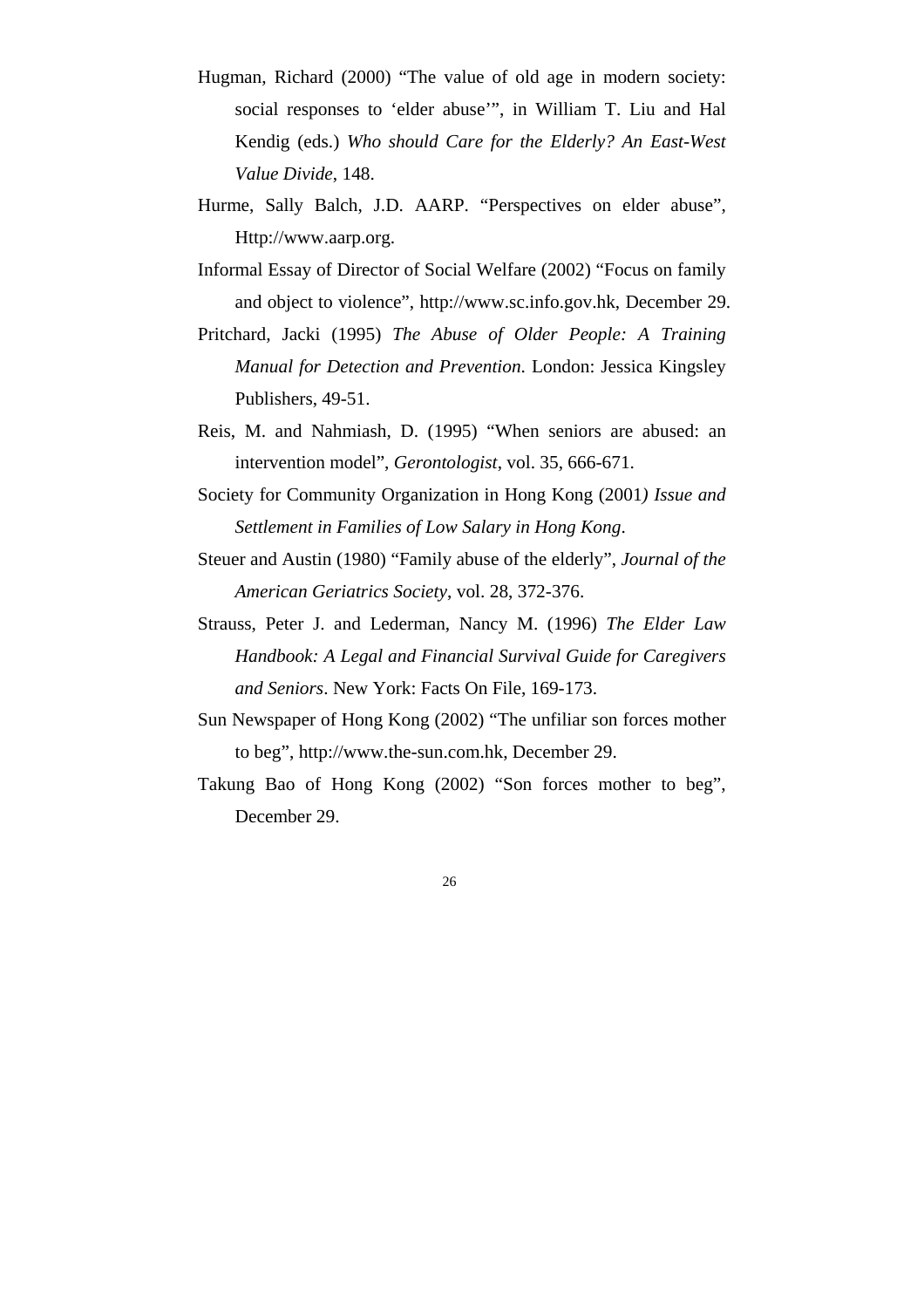- Wolfe, David A. (2003) "Elder abuse intervention: lessons from child abuse and domestic violence initiatives", in Richard J. Bonnie and Robert B. Wallace (eds.) *Elder Mistreatment: Abuse, Neglect, and Exploitation in an Aging America.* Washington, D.C.: The National Academies Press, 505.
- World Health Organization (2002) Report of the Violence and Health, http://www.cctv.com. October 3.